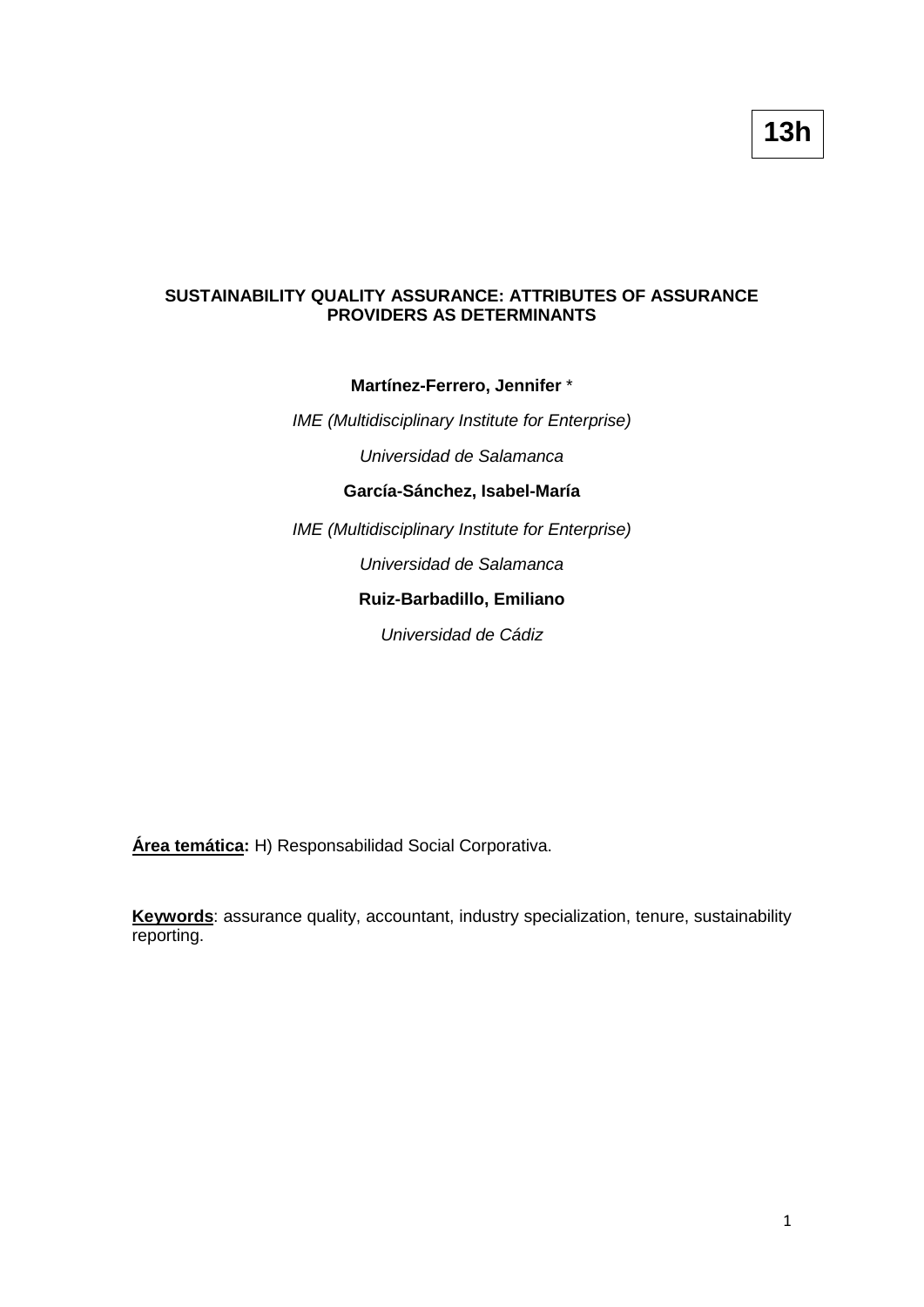### **SUSTAINABILITY QUALITY ASSURANCE: ATTRIBUTES OF ASSURANCE PROVIDERS AS DETERMINANTS**

The aim of this paper is evaluate the quality assurance opinions of assurance providers and their attributes associated with the quality assurance opinion (type of assurer, industry specialization and tenure). For a sample of international listed companies from the period 2007–2014, our evidence shows greater assurance quality: when the assurers are from accounting firms, when the assurers are industry specialists and when the assurers have greater experience in the assurance market. In addition, the higher quality associated with industry specialization and long tenure is even greater when assurance providers are also accounting firms.

**Keywords**: assurance quality, accountant, industry specialization, tenure, sustainability reporting.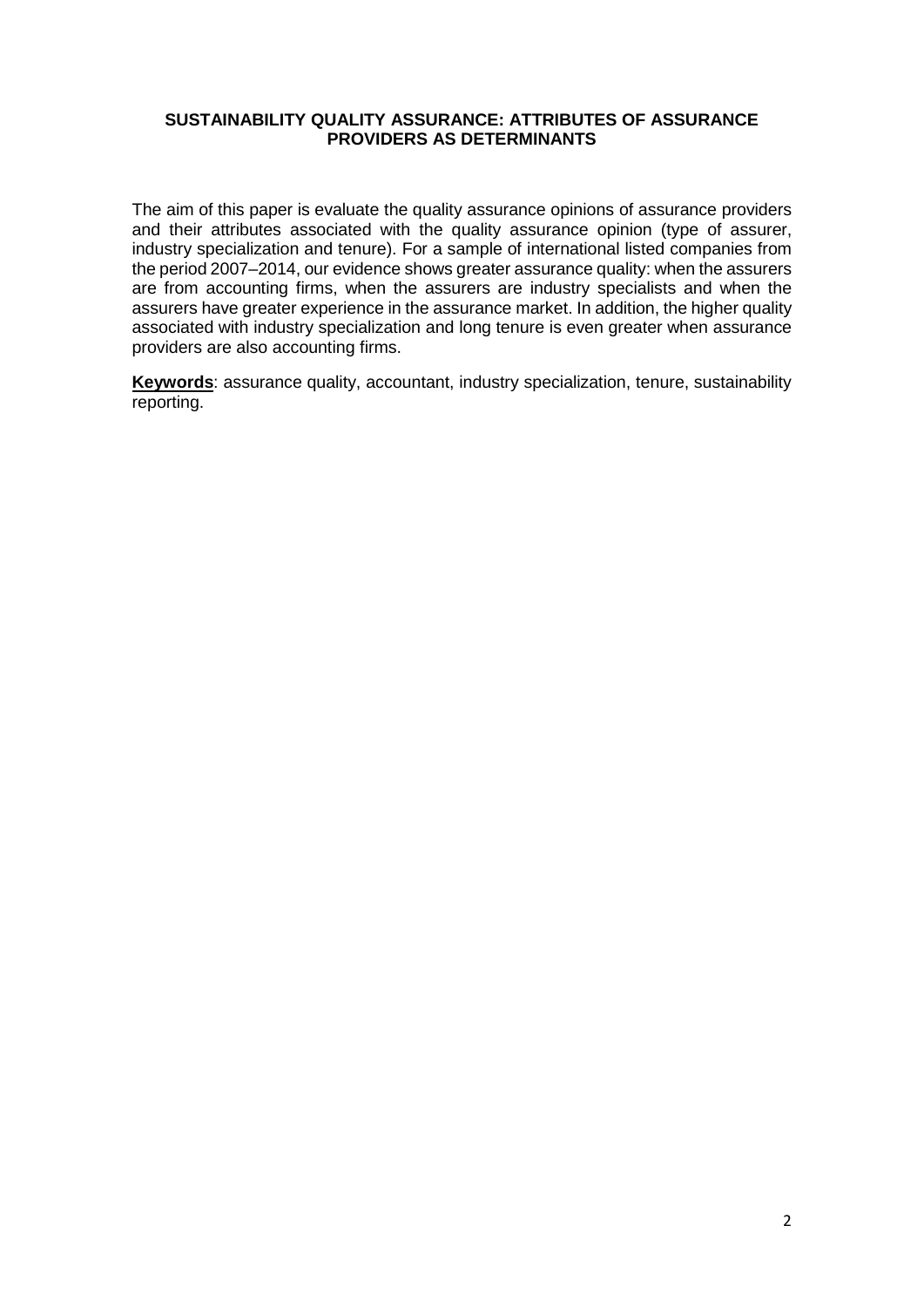#### **I. INTRODUCTION**

The considerable growing trend for sustainability reporting in the last few decades has not being accompanied by an increase in public confidence (Dando and Swift, 2003) or information credibility and accuracy due to the sense of a lack of consistency and completeness of sustainability reports (Adams and Evans, 2004). For some years, stakeholders have been demanding external assurance (Zorio et al., 2013) as a means of enhancing the degree of confidence in the outcomes of the evaluation of particular subject matter. Assurance engagements tend to be used to increase the credibility and reliability of social and environmental information (KPMG, 2005) and to provide greater confidence in the accuracy of reported information (Carey et al., 2000).

Nevertheless, assurance is not a legal requirement and no universal standard for such assurance exists (Lewellyn, 2000). Indeed, there is substantial heterogeneity in the subject matter of sustainability reports and the objectives, levels and criteria of assurance (Furhmann et al., 2016). This heterogeneity in assurance service leads to scepticism concerning an assurer's work because the nature and content of assurance statements can vary significantly (Hodge et al., 2009), thus influencing assurance quality. Associating assurance quality with misreporting at the level of assurance provided – false positives and false negatives collected in the assurance statement (Francis, 2004) – this exhibits qualitative differences according to the particular provider (O'Dywer and Owen, 2005; Perego and Kolk, 2012); that is, assurance output may vary depending on the type of provider as the assurer's attributes are interrelated with the level of assurance (Mock et al., 2007). In the context of auditing, it has been demonstrated that certain attributes of the auditor (reputation effect, industry specialization and tenure) affect the quality of the provision (e.g. Casterella et al., 2004; Chen et al., 2008; DeAngelo, 1981; Elliot, 1997; Gul et al., 2009; Lim and Tan, 2010; Reichelt and Wang, 2009). Thus, the objective of this study is to analyse if these attributes affect the quality of the assurance.

With this aim in mind, the first issue examined in this study is the association between the type of assurance provider and assurance quality. Unlike auditing, assurance is a market not restricted to accountancy firms. Although they hold a great share of the market, other independent and external groups can provide assurance statements. The lack of compulsory rules and guidelines on sustainability reports and assurance has led to competition between auditors and consultants, as well as other engineering firms, as assurance practitioners (Hodge et al., 2009; Simnett et al., 2009), also potentially affecting assurance quality (Gunny et al., 2007; Peters and Romi, 2015; Pflugrath et al., 2011). In general, the audit literature agrees in pointing out that accounting firms are assurers of higher quality (Francis, 2004) as authors in assurance research have identified them as practitioners with greater experience, expertise and overall credibility (e.g. Pflugrath et al., 2011). Therefore, differences in the level of assurance precision provided – the quality of assurance opinions – by accounting and non-accounting providers must be addressed as the first factor and even more so as moderating factor of additional assurers' attributes proposed below.

Beyond the role of accounting firms, the impact of the industry specialization of the auditor and the length of the auditor–client relationship on audit quality has received considerable attention in the audit literature (Balsam et al., 2003; Casterella et al., 2004; Chen et al., 2008; Ferguson et al., 2003; Gul et al., 2009; Lim and Tan, 2010; Reichelt and Wang, 2009). However, in sustainability assurance research, this issue is either not addressed or is limited to only a few studies (Green and Taylor, 2013; Martínez-Ferrero and García-Sánchez, 2016). The motivation for this present study is to fill this gap; it builds on an extensive literature on audit issues that we aim to extend to sustainability reporting and assurance in order to test our propositions. Therefore, this paper aims to provide empirical evidence concerning the determinants of the quality of assurance opinions – as a proxy of quality in assurance statements. In particular, we examine the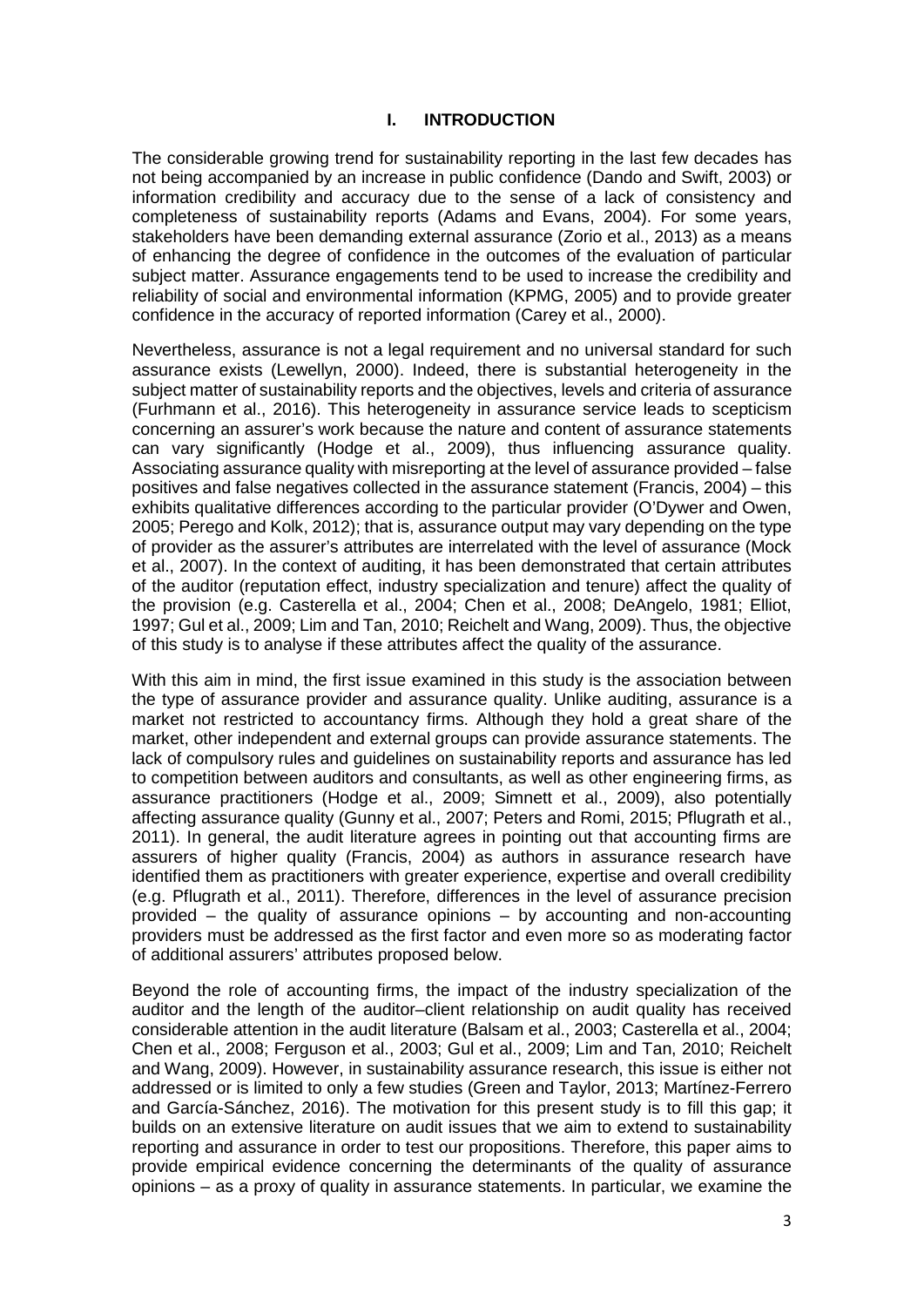level of assurance precision or quality as a result of some possible indicators: industry specialization and tenure.

In line with this, the second issue we examine in this study is the association between the industry specialization of assurers and assurance quality. Most prior research concerning auditing has unanimously reported the existence of positive synergies in audit firms (Reichelt and Wang, 2010). Industry specialization is able to spread industryspecific knowledge and expertise over more clients, producing economies of scale rarely achieved by non-specialists (Mayhew and Wilkins, 2003). This deeper knowledge and expertise leads to superior audit quality; it is the result of such specialists' greater skills, abilities and competences, as well as the adoption of a higher level of quality controls (Ferguson et al., 2003; Lim and Tan, 2008; Ruiz-Barbadillo et al., 2009; Reichelt and Wang, 2010). Based on this, specialists as assurers tend to offer a more differentiated and higher quality assurance services.

Our third research issue concerns the association between assurance provider tenure and assurance quality, as well as the length of the practitioner–client relationship. Lack of auditor tenure, compromises audit quality (Carey and Simnett, 2006); in contrast, as a result of the acquisition of client-specific knowledge and greater expertise, audit quality can increase with auditor tenure (Geiger and Raghunandan, 2002; Gul et al., 2009). Several auditing studies have reported an increase in audit quality as auditor tenure lengthens (Chen et al., 2008; Gul et al., 2009; Johnson et al., 2002; Myers et al., 2003), based on the premise that the accuracy of the auditor's reporting improves as the length of the relationship with the client increases, i.e. there is an experience effect. In the same way, it is expected that in a voluntary service, such as assurance, the assurer will offer a higher quality service as deeper knowledge of the company is gained over time.

Using 901 firm-year observations for 242 firms from 17 different countries and for the 8– year period from 2007 to 2014, we develop our analysis by employing several logistic regressions for panel data. Our first evidence concerns the higher quality of the assurance opinion when assurance is provided by an accounting firm, this result being related to the industry specialization and assurance provider tenure, consistent with prior literature on audit research. We find a favourable effect of industry specialization and the tenure of assurers on assurance quality and a greater effect if assurance is entrusted to an accounting firm, supporting the moderating role of accountants as practitioners.

Our study contributes to the literature in several ways. First, this study contributes to the sustainability assurance literature by being the first  $-$  to our knowledge  $-$  to examine empirically the impact of industry specialization, the length of the auditor–client relationship and the type of assurance provider on assurance quality. Thereby, we contribute to a growth in scholarship by extending and developing prior research on the topic of assurance services with regard to sustainability reporting (Kolk and Perego, 2010; Simnett et al., 2009). This area has just begun to be explored. Second, despite the strong demand for assurance of sustainability reports, there has been scant discussion, if any, in the literature concerning assurance quality. We contribute to the limited existing literature concerning the quality of assurance reports (Green and Taylor, 2013; Furhmann et al., 2016; Perego and Kolk, 2010; Zorio et al., 2013). Previous studies have adopted content analysis for measuring assurance quality (Fonseca, 2010; Gürtürk and Hahn, 2016; Zorio et al., 2013), or use high-quality assurance statements as the counterpart for lower assurance risk, considering a reasonable/high opinion a form of assurance quality (Fuhrmann et al., 2016). We contribute to the existing literature through the development of an innovative measure based on false positives and false negatives, drawing on audit quality research. In addition to analysing the quality of the opinion report (Perego and Kolk, 2010; Zorio et al., 2013), we examine the extent to which the level of opinion issued by the assurer is consistent with the level of corporate social responsibility (CSR) reported by the company. We also follow the recommendation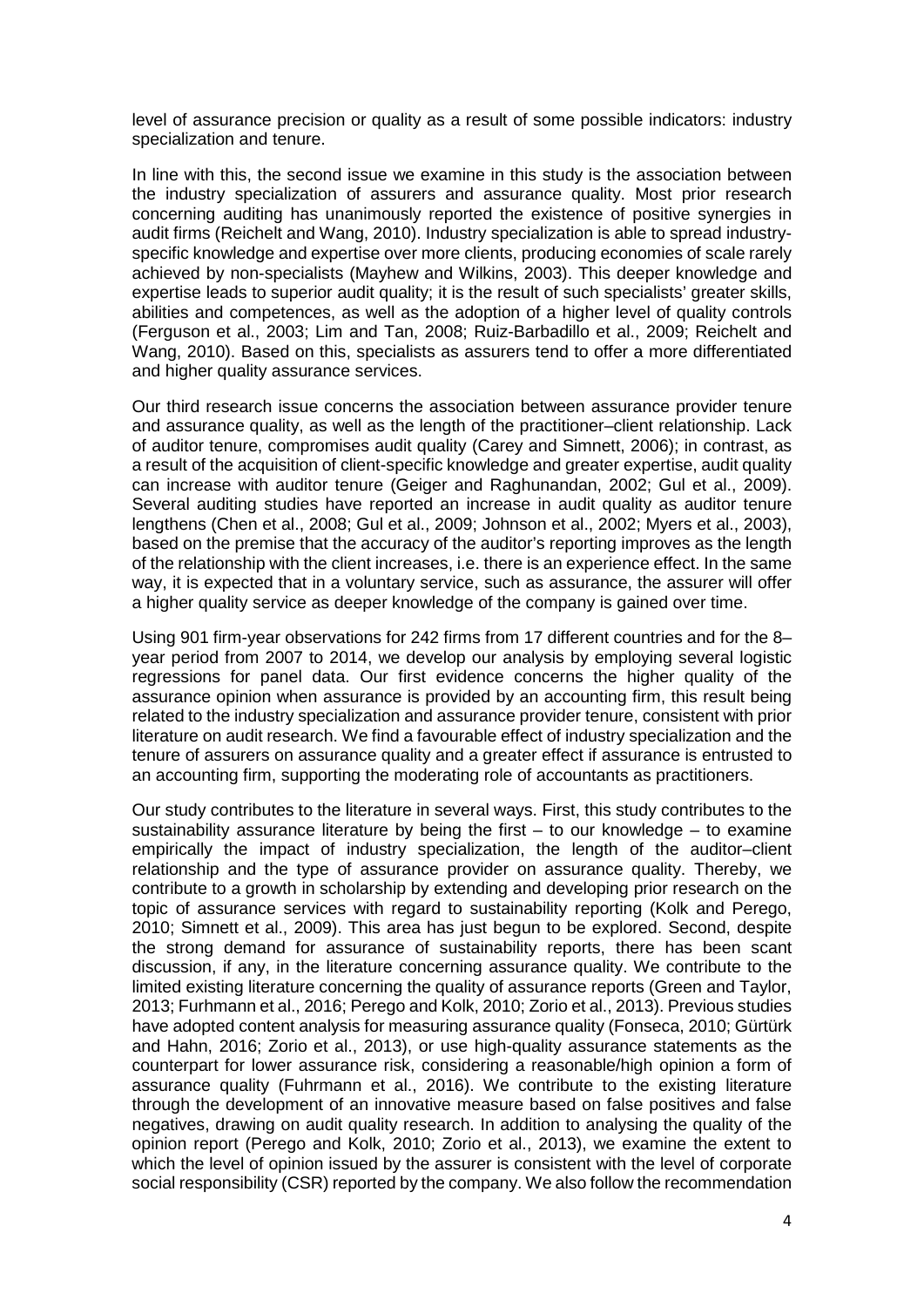of Kolk and Perego (2010) in examining the quality of sustainability assurance statements, rather than merely their adoption. Similarly, we respond to the call of Cohen and Simnett (2014), who have argued the need for studies of assurance quality and have proposed qualified reports as a signal of quality. In the absence of international standards in this area, this line of research appears timely and necessary.Third, beyond contributing by focusing on assurance quality, our paper contributes to the literature by examining the input characteristics of assurance quality, such as the type of assurer, tenure and industry specialization. It brings together different streams of audit research, including industry specialization and audit tenure in an approach that has been scarce in the sustainability assurance literature to date. This study is important in advancing understanding of the role that assurance plays in producing credible sustainability reports, whether such assurance is provided by an accounting firm, by an industry specialist or by an assurer with longer tenure with the client.

In contrast to financial audits, companies can hire other external firms beyond traditional accounting firms to provide assurance concerning their sustainability reports. This leads us to examine also the impact of the type of assurer and the moderating effect on the relationships proposed herein (specialization and tenure effects). Our study documents the positive influence of the use of the accounting profession on assurance quality, but also reports the moderating effect of the type of assurer by documenting greater assurance quality when an industry specialist is an accounting firm and when an assurer with extended tenure is also an accountant. Drawing on the type of assurer, we contribute to enhancing the knowledge provided by prior studies that defend the use of accounting firms as a tool for assuring the credibility of sustainability reporting, for example Francis (2004) for financial auditing and Perego (2009), Huggins et al. (2011), Pflugrath et al. (2011) and Zorio et al. (2013) for assurance demand. However, with respect to existing research on assurance, this study addresses some of their limitations. For example, Perego (2009) showed that having one of the Big 4 accounting firms (Deloitte, PwC, Ernst & Young, KPMG) positively affects assurance quality, but did not examine the level of assurance or whether qualified or non-qualified and only covered 2005. Pflugrath et al. (2011) examined Big 4 firms as a determinant of assurance, but their research employed an experimental design biased towards companies from the United Kingdom (UK), the United States (US) and Australia. Finally, Zorio et al. (2013) also considered Big 4 firms as providers of higher quality (captured by a context index), but only for a Spanish sample from 2005 to 2010.

Regarding the other indicators of assurance quality, our study also contributes to the literature on industry specialization in the assurance context, as Mock et al. (2007) recommended. Prior studies have generally reported that audit quality is greater when the audit is provided by an industry expert (Lim and Tan, 2008; Reynolds and Francis, 2003; among others). This study transfers the findings obtained by Craswell et al. (1995), Reynolds and Francis (2000), Balsam et al. (2003), Francis and Yu (2009) and Francis et al. (2011) on financial auditing quality to sustainability assurance. Literature on assurance is scarce, being limited to the studies of Green and Taylor (2013) and Martínez-Ferrero and García-Sánchez (2016). This research extends such studies in several respects. First, Green and Taylor (2013) only examined greenhouse gas emission reporting, while we examine overall CSR performance (social and environmental issues). Moreover, they considered reporting quality through perceptions gathered using a survey instrument, whereas we contribute by proposing several empirical regressions for an international sample and employing an innovative measure of quality based on assurance opinions. Finally, we extend their experimental evidence by also considering an additional factor for assurance quality, i.e. assurer tenure. With respect to Martínez-Ferrero and García-Sánchez (2016), whereas they examine the level of assurance based on brand name reputation and industry specialization effects, we go beyond this by also considering assurance quality. Our paper contributes to the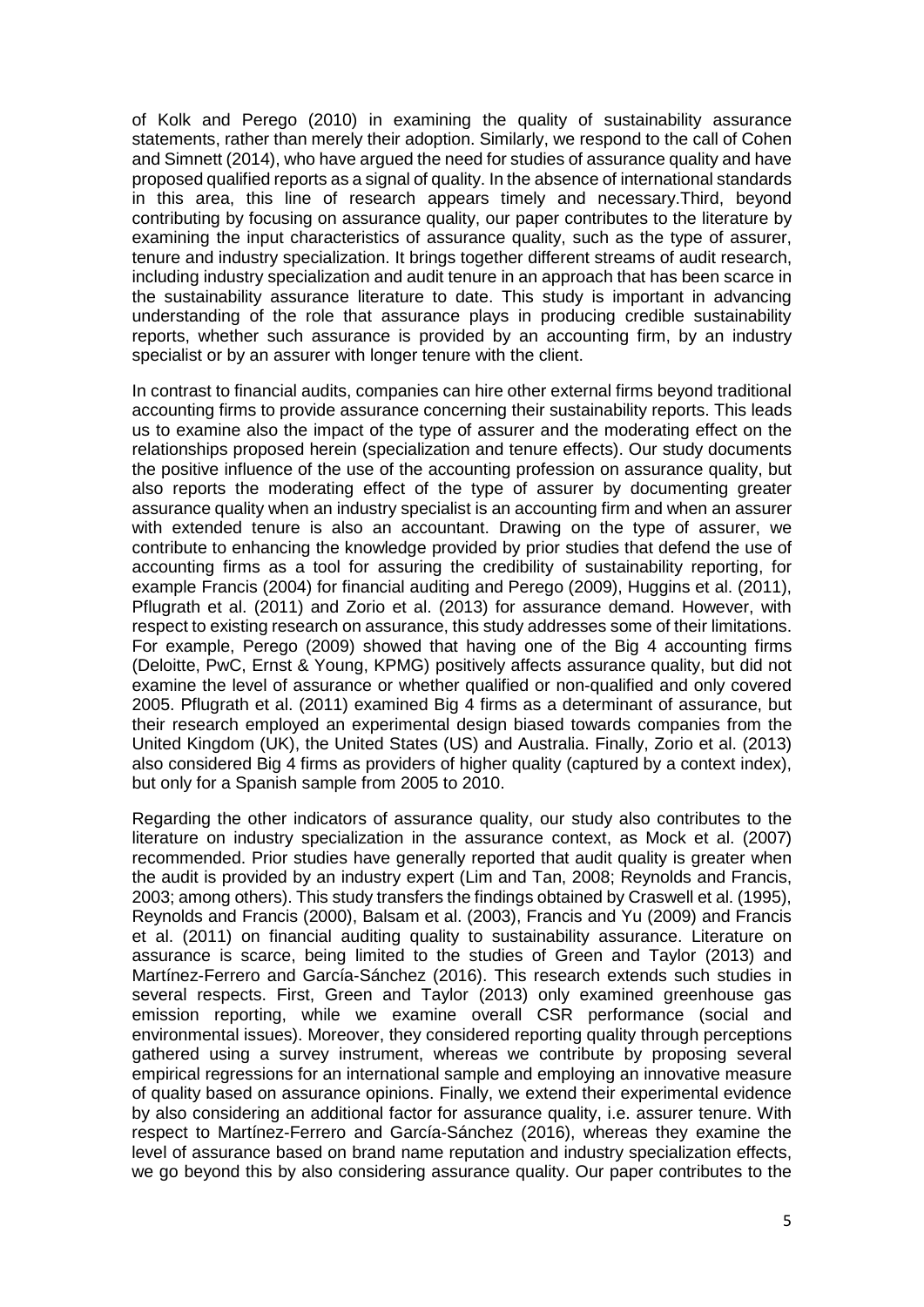audit tenure literature and expands it to encompass assurance research by positing and demonstrating that extended tenure improves assurance quality and the level of precision of assurance reports. We contribute to the assurance research field by supporting the "auditor experience" hypothesis documented by audit studies (Carcello and Nagy, 2004b; Chen et al., 2008; Gul et al., 2009; Johnson et al., 2002; Myers et al., 2003; Standley and Todd DeZoort, 2007). Evidence on auditing is quite broad, but the inclusion of tenure as an input of assurance quality is restricted to the audit literature. Evidence concerning the tenure of assurance providers is non-existent, as is its relation to quality – to the best of our knowledge. Finally, this study adds exploratory evidence by using a panel data set (17 countries from 2007 to 2014), in contrast to previous studies of sustainability assurance that have adopted cross-sectional analysis. Our approach allows comparison between countries and years. Thus, we contribute to the literature by adopting an international approach encompassing 17 countries, rather than a singlecountry or two-region approach (Carey and Simnett, 2006; Gürtürk and Hahn, 2015; Hodge et al., 2009; Monroe and Hossain, 2013; Zorio et al., 2013). We thus respond to the call from Pflugrath et al. (2011) for studies employing international samples. Also, examining the period 2007 to 2014, rather than a single year (Hodge et al., 2009; Perego, 2009), allows us to update the time period hitherto analysed (Mock et al., 2007). Methodologically, we employ econometric models based on dependency techniques for the panel data. We specifically use logistic regressions for panel data, unlike previous studies that have adopted descriptive analysis, for example deductive content analysis or survey instruments (Gürtürk and Hahn, 2015; Hodge et al., 2009; Huggins et al., 2011; Pflugrath et al., 2011). Again, this represents a benefit of this research in responding to the call for empirical research on sustainability from authors such as Hasan et al. (2003) and Mock et al. (2007).

The remainder of the paper is structured as follows. The next section briefly summarizes the literature on assurance quality, industry specialization, assurer tenure and assurance providers, underpinning the models selected. We then describe the research model, data and sample. The last two sections present the results and concluding remarks.

# **II. THEORETICAL BACKGROUND AND HYPOTHESIS DEVELOPMENT**

# **Sustainability Assurance Quality**

In the last decade, there has been remarkable growth in sustainability reporting, as noted by the General Reporting Initiative (GRI, 2013) and Kolk (2010), with the aim of showing firms' commitment and concern for social and environmental aspects (Simnett et al., 2009). Nonetheless, the upturn in the number of these reports has not been accompanied by an increased level of public trust (Hodge et al., 2009). Many are concerned about the lack of credibility, transparency and consistency of sustainability reporting and argue the need for an assurance process that ensures such quality aspects (Adams and Evans, 2004; Simnett et al., 2009). Specifically, as voluntary disclosures are not useful if they are perceived to lack credibility (Coram, et al., 2009), external assurance processes become necessary to improve confidence in the accuracy of reported information (Carey et al., 2000), in particular the credibility and reliability of social and environmental information (Kolk and Perego, 2010; O'Dwyer and Owen, 2005). The International Federation of Accountants (IFAC, 2011) defined external assurance as the process by which a third-party assurer expresses a conclusion designed to enhance the degree of confidence in the outcomes of the evaluation of particular subject matter.

Firms' incentives to assure their sustainability reporting on a voluntary basis are based on the rationale of increasing the transparency and credibility of the information disclosed (Kolk and Perego, 2010), a perceived credibility which is greatly influenced by the level of assurance issued by the provider (Hasan et al., 2003). In this regard, the GRI (2013,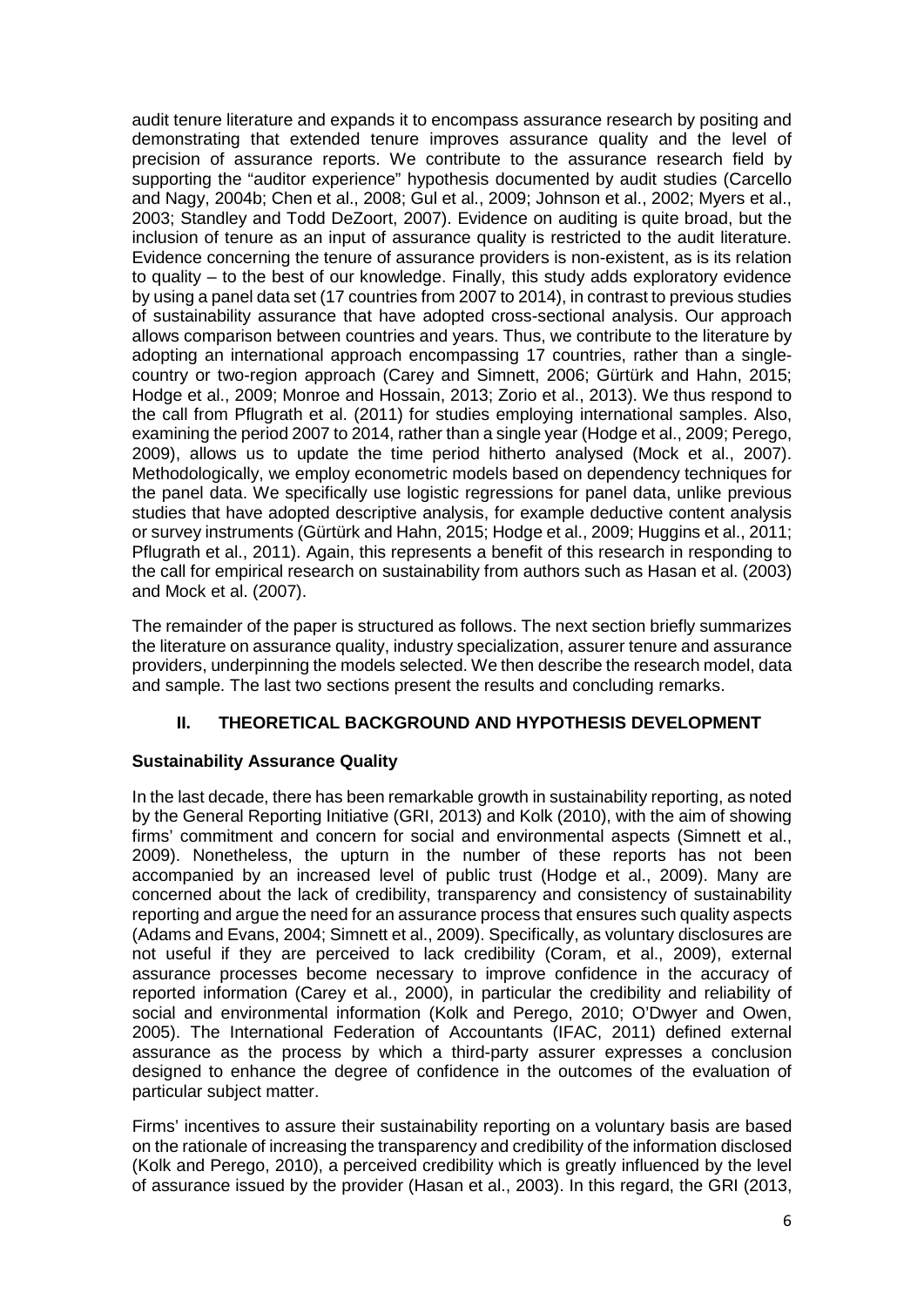p.11) defines the level of assurance as "the extent and depth of the work the assurance provider will undertake, and therefore, the degree of confidence report users should be able to have in the assured report". Stating a level of assurance is essential to minimize the gap in expectations between users' perceptions of reliability, comparability and materiality and the relevance of statements and their actual effectiveness (Manetti and Becatti, 2009).

However, while we acknowledge the value and relevance of an assurance report, because of the absence of generally accepted assurance standards, [1](#page-6-0) the nature and content of assurance statements can vary significantly (Hodge et al., 2009). This lack of assurance standards not only increases the variability of opinions, but also uncertainty concerning the quality of such opinions. Ironically, assurance therefore lacks credibility as a tool for increasing the credibility of its target (Fonseca, 2010). Perego and Kolk (2010) contend that one of the fundamental concerns regarding assurance credibility relates to the major inconsistencies regarding the scope of assurance, the criteria employed and the levels of assurance provided (Manetti and Becatti, 2009). These are crucial aspects that influence assurance quality to the extent that the absence of assurance deficiencies is interpreted as evidence of higher quality (Gunny et al., 2007).

The term "assurance quality" needs to be explained before proceeding further. However, it is a complex concept and literature in this area is scarce. We take as our basis for the definition of assurance quality that proposed by Francis (2011, p. 127) for audit, namely that "audit quality is achieved by the issuance of the appropriate audit report on the client's compliance with generally accepted accounting principles", associating quality with a dichotomy between either "audit failure" or "no audit failure", in other words, poor audit quality or good audit quality. In the field of assurance, Bagnoli and Watts (2014) assume that assurance increases the probability that any difference between the actual level of sustainability in which the firm engages and the amount of disclosure in its reporting will be uncovered. Following these authors and adopting Francis's (2004) statement concerning audit research, misreporting in assurance statements (low assurance quality) can arise as a result of the following: (i) false positives (type 1 statistical error), i.e. issuing a negative assurance opinion for firms when a positive report would be appropriate based on their actual sustainability performance; (ii) false negatives (type 2 statistical error), i.e. issuing a positive assurance report when a more negative opinion report would be appropriate based on their actual sustainability performance.In this context, prior research has examined some aspects that may be of relevance for increasing the value and quality of an assurance service (Zorio et al., 2013). Among these, in what follows we highlight those that examine how some assurers' attributes are interrelated with the level of assurance provided (Mock et al., 2007) since, as Pflugrath et al. (2011) document, the credibility of sustainability reporting is also dependent on the assurer. Hence, an important issue to be investigated is whether different assurance providers' attributes affect the level of assurance precision in reporting.

# **The Role Of The Type Of Assurance Provider In Assurance Quality**

 $\overline{a}$ 

The level of assurance precision is likely to be dependent on the quality of the assurance provider as, unlike auditing, assurance is a market not restricted to accounting firms.

<span id="page-6-0"></span><sup>&</sup>lt;sup>1</sup> There is no international legal standard for assurance engagement, although the International Standard on Assurance Engagements (ISAE) 3000 and the AccountAbility (AA) 1000 Assurance Standard (AS) are those most used by assurers. ISAE3000, developed by the International Auditing and Assurance Standards Board (IAASB), focus on the procedural characteristics of assurance. The AA1000 standards, provided by the non-profit organization AccountAbility, are more focused on stakeholder inclusiveness. In contrast to ISAE3000, which can be adopted only by accounting professionals, AA1000AS includes the possibility of being adopted by any assurance provider, regardless of their nature.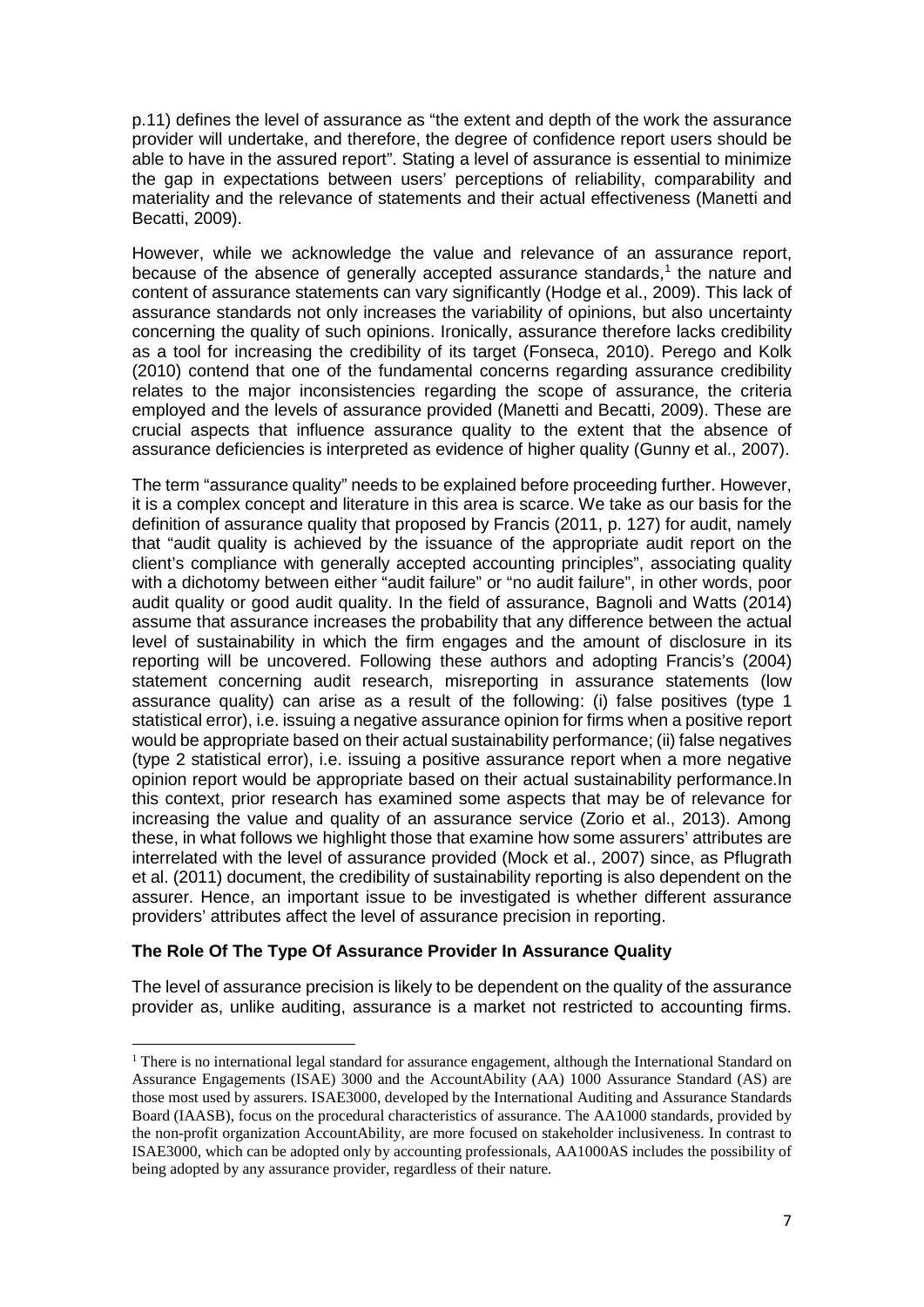Although accounting firms hold a great part of the market share, other independent and external groups can provide assurance statements. In general, external assurance services are provided by three different types of providers: (i) accounting/auditing firms; (ii) engineering firms, which offer technical certification; (iii) sustainability consultants, who have great expertise concerning sustainability and stakeholder-related issues. This has resulted in a debate regarding which might be the most appropriate assurance practitioners as there is no prior process of empowerment whereby the market is reserved for those who demonstrate sufficient knowledge. The lack of compulsory rules and guidelines on sustainability reporting and assurance has led to competition between auditors and consultants and other engineering firms as assurance practitioners (Hodge et al., 2009; Simnett et al., 2009); this could affect assurance quality, supporting the view that the type of assurer is one of the main attributes determining the level of assurance reported (Mock et al., 2007).

In this regard, Elliot (1997) states "the audit tradition is a professional asset of incalculable value. It derives from the market place need for high-quality, decisionmaking information". It is therefore not surprising that most of the prior literature agrees that professional accountants are assurers of higher quality (Francis, 2004). Thus, the perceived credibility of assured information is greater if provided by an accounting firm (Hodge et al., 2009) in terms of trustworthiness, expertise and overall credibility (Pflugrath et al., 2011). Such firms' greater experience in providing financial auditing services (Perego, 2009) affords skills and training relevant for issuing higher quality assurance statements (Hodge et al., 2009). They provide more detailed and consistent statements, transferring auditing techniques to the assurance process (Power, 2003) and they are more effective monitors because of their reputational capital (Simnett et al., 2009). Moreover, they are subject to independent, professional conduct requirements (Peters and Romi, 2015). Specifically, it is this assurer independence of accounting firms that increases the probability of detecting material errors and omissions (Hodge et al., 2009; Huggins et al., 2011; O'Dywer and Owen, 2005), therefore improving the quality of the information process. Their use also increases the likelihood of detecting if sustainability reports lack sufficient specificity to be useful for information users (such as shareholders, customers, employees or regulatory bodies).

Overall, while sustainability experts who possess a higher level of subject matter expertise tend to be non-auditing professionals (Huggins et al., 2011), we expect, as does most of the prior literature (Craswell et al., 1995; DeFond et al., 2000; Ferguson et al., 2003), that the reputational premium of the brand name of professional accountants has led to them being considered assurance providers of higher quality (Pflugrath et al., 2011; Zorio et al., 2013) than engineering and consulting firms; that is, assurance quality opinion is higher when this voluntary service is entrusted to an accounting firm. Based on the above, we propose our first hypothesis as follows: HYPOTHESIS 1: *Assurance quality is higher for accounting firms as assurance providers than for non-accounting firms.*

### **The Role Of Industry Specialization In Assurance Quality**

Assurance services exhibit qualitative differences according to the particular provider (O'Dywer and Owen, 2005; Perego and Kolk, 2012), which leads to assurance output varying based on the type of provider. A greater propensity for issuing an assurance opinion as a proxy of quality may be influenced by the industry specialization of the assurance provider (Balsam et al., 2003). An industry specialist is an auditor with deep knowledge and understanding, as well as long experience of the clients' specific industry, which provides expertise in such clients' industries (Balsam et al., 2003).

However, the extant audit literature agrees that industry-specialist auditors are likely to provide services that vary in terms of audit quality. Among others, Carcello and Nagy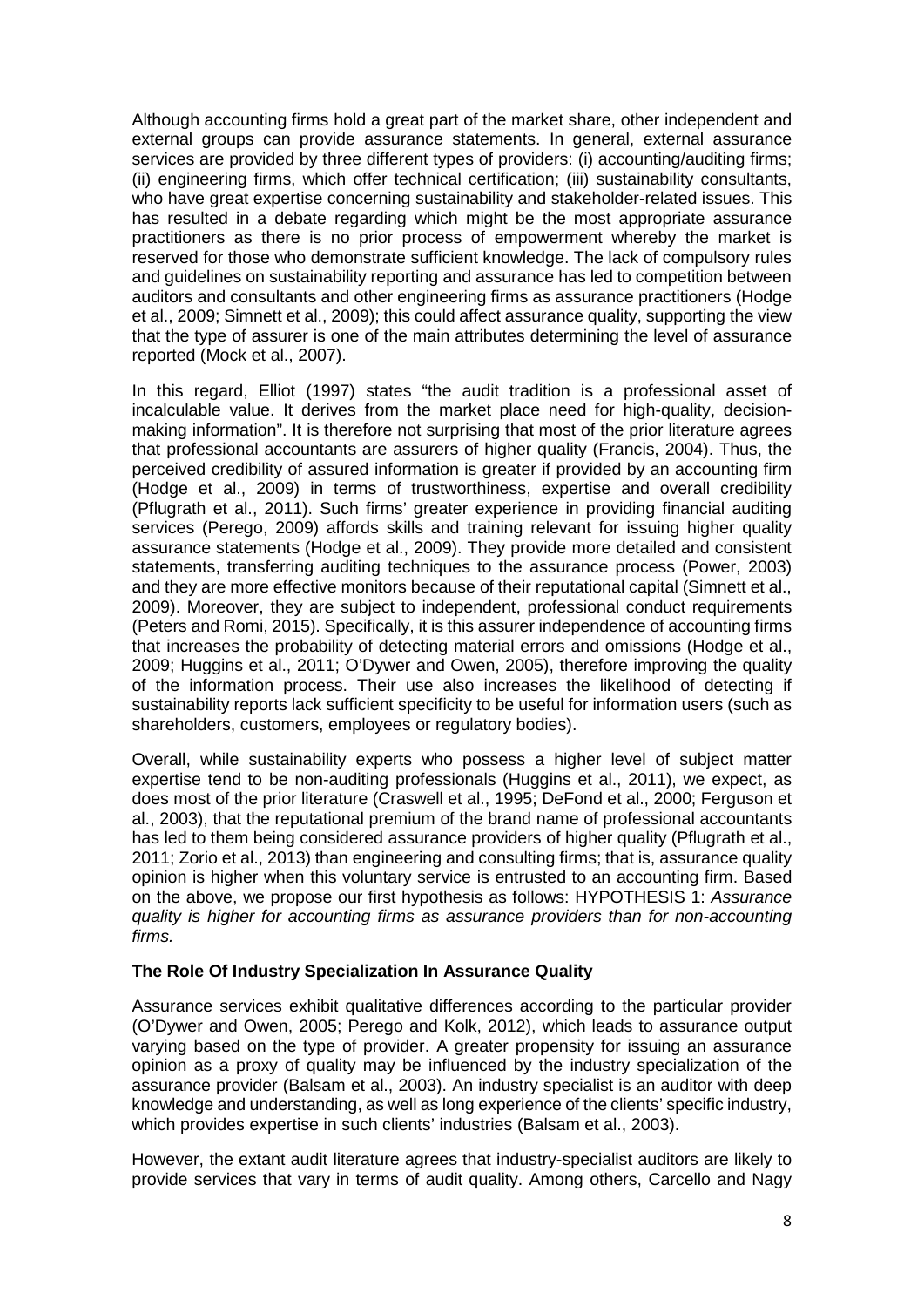(2004a) defend industry knowledge and the expertise of practitioners as an aspect able to affect audit quality, based on a differentiation strategy that aims to provide competitive advantage with respect to non-specialist provision in terms of costs and services (Francis et al., 1999; Mayhew and Wilkins, 2003). Because assurance demand must be met by competent people (Francis et al., 2011), the relevance of industry knowledge and the experience of practitioners acts a differentiating element (DeFond et al., 2000). Similarly, for the assurance market, Knechel et al. (2006) report in their Dutch survey that experience with the client (firms) and industry expertise are among the most significant attributes increasing assurance quality.

The notion that industry specialists are more likely to provide high-quality assurance opinions in their reporting has been widely established in financial auditing (Ferguson et al., 2003; Lim and Tan, 2008; Reichelt and Wang, 2010). However, references in the assurance context are limited to Green and Taylor (2013) and Martínez-Ferrero and García-Sánchez (2016). The former, employing a survey instrument, show the lower importance of industry-specific knowledge of the assurer in terms of the perception of greenhouse gas emission assurance quality. The latter, although it does not analyse assurance quality, supports the impact of industry specialism on the level of assurance reporting, namely that industry specialists as practitioners are more likely to report positive opinions concerning sustainability reports, although these do not have to be adequate. Therefore, there are some initial indications of the need for analysis of specialization as a potential determinant of the level of assurance opinions as there are substantial variations in the process of verifying sustainability reports and the information contained therein. Consider, for example, the sustainability report of an oil company versus a company in the telecommunications sector; the information contained in their disclosures will differ markedly. While the former may focus on environmental information given its impact on the firm, the latter may show a greater orientation towards social or human rights issues. It is required, therefore, that assurers have specialized knowledge in the sector due to the different characteristics of the information held.

Justifying the need for this study and in the absence of previous studies on assurance, we aim to examine previous evidence in the field of financial auditing to propose our hypotheses. As Solomon et al. (1999) argue, in the case of auditing practice, greater experience in a particular industry enables more accuracy in audit judgments, in particular improving the accuracy of error detection, which may be extrapolated to the need for specialists as assurance providers able to provide stricter opinions. Their greater skills, abilities and competences within a specific industry lead to higher levels of quality control, introducing sophistication and quality in applying policies, as well as a higher propensity to detect errors and thus issue accurate reports with high-quality outcomes (DeAngelo, 1981; Francis, 2004). Their greater understanding of their clients, their knowledge-sharing practices and the use of standardized audit programmes (Casterella et al., 2004; Ferguson et al., 2003) increases this propensity for error detection, as well as providing more effective procedures to measure clients' risks concerning sustainable performance and the imposition of stricter quality standards (Reichelt and Wang, 2009). In sum, the expertise of industry specialists increases the propensity to report an opinion concerning the accuracy of sustainability reports and to detect any irregularities, misrepresentations, or absence of credibility. They provide greater monitoring competence (Watkins et al., 2004) in detecting higher risk in sustainability performance or any misrepresentations in voluntary reporting, thus increasing assurance quality.

In addition, the degree of industry expertise may also be complemented by the brand name effect (Craswell et al., 2003). Examining whether the impact of industry specialization on audit quality is conditional on the type of assurance provider, Gunny et al. (2007) find that industry specialization is one of those attributes that allow mitigation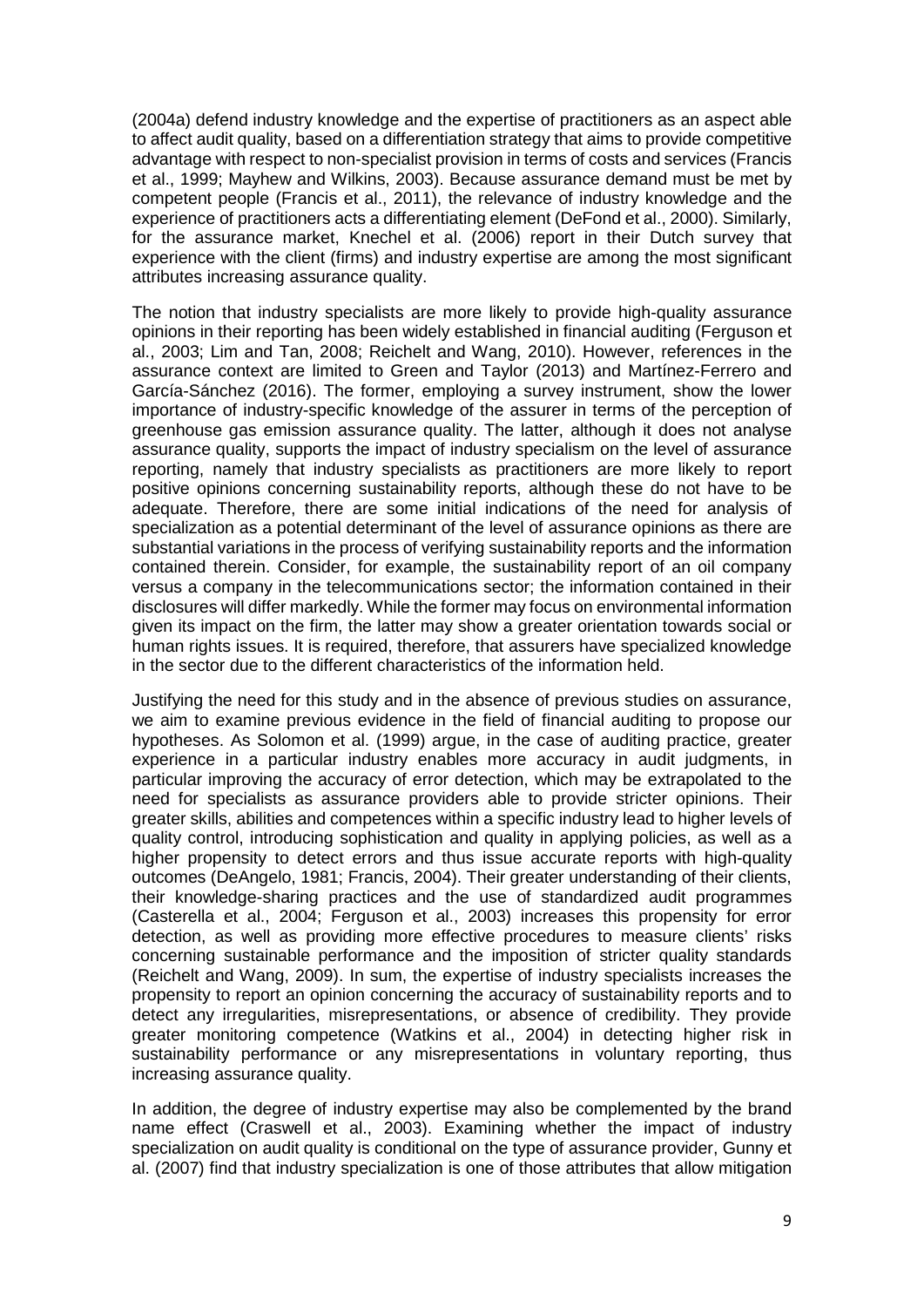of audit deficiencies for non-accounting auditors. Similarly, Elder et al. (2015) suggest that accounting firms have the ability to specialize to a greater extent than smaller alternative firms, moderating the impact that such specialization can exert on audit quality. As industry specialists, accounting suppliers enjoy greater brand name reputation derived from their independence and professional expertise (Wallage, 2000).

Based on the above, our premise is that industry specialists as assurers benefit from greater specific knowledge and expertise in their specific areas, which induces a greater propensity to issue an assurance statement of higher quality, i.e. an opinion concerning the level of sustainability performance and reporting. Furthermore, this effect is moderated by the type of provider. That is, the increase in the quality of the assurance opinion as a result of the industry specialization of the assurer is greater when this assurer belongs to the accounting profession. Thus, our set of second hypotheses is as follows: HYPOTHESIS 2a: *Assurance quality is higher for industry specialists as assurance providers than for non-industry specialists;* HYPOTHESIS 2b: *The impact of industry specialization of assurance providers on assurance quality is moderated by the type of provider, i.e. accounting/non-accounting firm.*

# **The Role Of Assurer Tenure On Assurance Quality**

Assurance quality opinion may be affected by other auditor attributes, such as the length of the firm–assurer relationship (Gul et al., 2009). The auditor's competence and ability to issue an audit of higher quality depends on the auditor–client relationship (Brooks et al., 2013). This has been extensively examined in the auditing literature as assurer tenure – the number of years an auditor is retained by the firm (Myers et al., 2003) – may affect the level of assurance issued. As several researchers have suggested, the impact of the length of the auditor–client relationship on audit/assurance quality depends on client-specific knowledge and experience (Mautz and Sharaf, 1961) and the deepening knowledge as the firm–assurer relationship strengthens over time.

In this tenure scenario and under the "auditor experience" hypothesis, prior audit studies have examined tenure as an audit attribute that allows practitioners to reinforce their ability to detect any irregularities and misrepresentations in the corresponding report, or the absence of credibility in terms of this disclosure (Carcello and Nagy, 2004b; Johnson et al., 2002; Myers et al., 2003; Standley and Todd DeZoort, 2007). For instance, Carcello and Nagy (2004b) support this argument, based on evidence that audit quality is lower in the early years of the auditor–client relationship. They therefore predict that long tenure allows assurance providers to learn more in terms of client-specific knowledge, which positively affects audit quality (Johnson et al., 2002; Myers et al., 2003). Thus, long tenure should be associated with more effective audits (Chen et al., 2008; Gul et al., 2009) as a result of the better understanding of the client's systems, business and industry environment (Hills, 2002) and moreover by enabling auditors to identify areas of high risk (Bell et al., 2015). Chen et al. (2008), for instance, find a positive relationship between reporting quality and long tenure. Expanding this to the issuance of assurance quality opinions and for auditing research, Geiger and Raghunandan (2002) indicate that the likelihood of receiving a high-quality assurance opinion is lower if the auditor is in the three initial years of the relationship with the client, essentially to ensure the new client relationship. Overall, short assurance provider–client relationships may lead to deterioration in assurance quality because of the lack of ability to accumulate knowledge about the client.

In addition, examining whether the impact of assurer tenure on audit quality is conditional on the type of assurance provider, Gunny et al. (2007) find that auditor tenure allows the mitigation of audit deficiencies for non-accounting auditors. Brooks et al. (2013) propose that the type of firm, i.e. accounting/non-accounting, moderates the impact of auditor tenure on audit quality. One of the possible explanations for this moderating effect is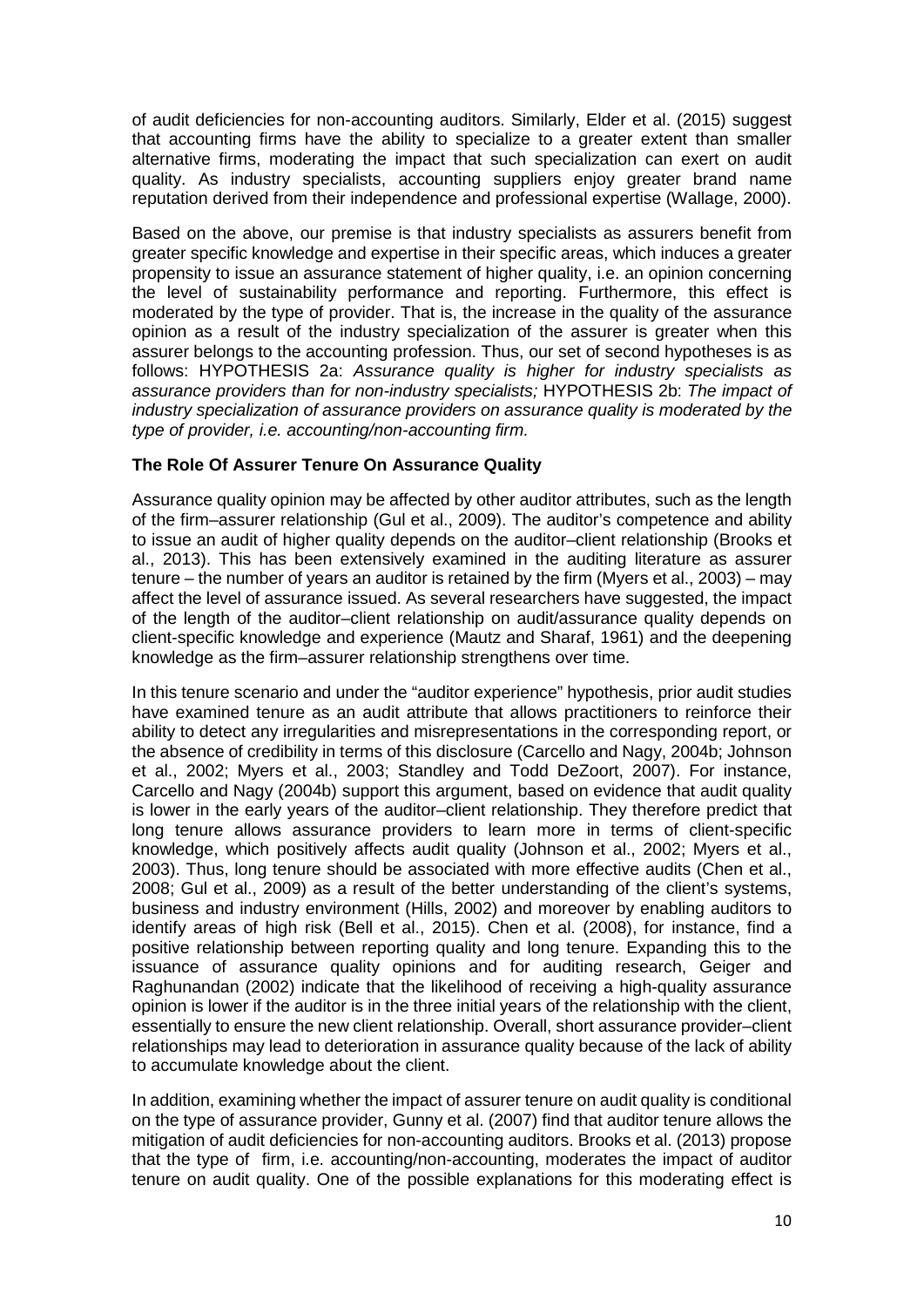provided by DeAngelo's (1981) argument that larger audit firms tend to provide higher audit quality as a result of their greater risk based on having more to lose if they fail in their reporting. They must protect their brand name reputation and avoid the litigation risk that arises from damage to that reputation (Lennox, 1999). In addition, Lim and Tan (2010) suggest that a longer contractual relationship with the client leads to an increase in the auditor's reputational capital within the client's industry, thus increasing the need to improve quality audits in the face of concern regarding the potential loss of reputation and other clients by failing to meet the client's demand. That is, the reputational effect on assurance quality that arises from longer assurer tenure must be reinforced by those effects that arise from involvement in the accounting profession.

Based on the above arguments and supporting the experience hypothesis in the voluntary assurance context, we expect that an assurer will be more likely to issue a higher quality assurance statement if the length of the relationship with the client firm is longer. Client knowledge and experience are not available to a replacement practitioner; thus, increasing assurer tenure may reinforce knowledge and understating of a specific client, which is necessary to conduct high-quality assurance and improve clients' willingness to provide quality sustainability reports. Moreover, this effect is moderated by the type of provider. That is, the increase in the quality of an assurance quality as a result of a longer assurer–client relation is greater when this assurer belongs to the accounting profession. Therefore, our set of third hypotheses is as follows: HYPOTHESIS 3a: *The quality of assurance opinions in sustainability reporting is higher for assurance providers with longer tenure;* HYPOTHESIS 3b: *The impact of the tenure of assurance providers on the quality of assurance is moderated by the type of provider, i.e. accounting/nonaccounting firm.* 

# **III. RESEARCH METHODS, DATA AND SAMPLE**

### **Sample**

The data were sourced from an initial selection of the world's largest 2,000 listed firms provided by Forbes, a selection that has been widely employed in prior research (e.g. Martínez-Ferrero et al., 2016; Pollach, 2014). We based the composition of our sample on the information available in two databases: (i) Thomson One Analytics for the accounting and financial information provided in consolidated financial statements (e.g. total assets, leverage); (ii) the Ethical Investment Research Service (EIRIS) database, for social and environmental performance and disclosure data. The sampling procedure was as follows: for the initial largest 2,000 firms, we included economic, financial and accounting data obtained from Thomson One Analytics. Then, we combined the information on these firms with data available in the EIRIS database and with information concerning the assurance process, obtained by examining the yearly sustainability reports from each company's own website and hand-collecting data on them. Because we aimed to analyse the link between certain attributes of assurance providers and the level of precision of the assurance opinion, we required companies that disclose sustainability reports, as well as externally assuring them (similar to Furhmann et al., 2016). Thus, we excluded companies that do not assure their sustainability reports.

In this second and final stage, the sample comprised 242 companies for the period 2007– 2014, resulting in 901 observations. The sample was unbalanced because not all companies were in represented all periods. The firms engaged in activities in different sectors (finance, basic materials, industry, utilities, services, construction, retail, transportation and telecommunications) and were from 17 different countries (Germany, Belgium, Canada, Spain, France, Hong Kong, India, Italy, Japan, the Netherlands, Denmark, Finland, Norway, Sweden, Switzerland, the UK and the US).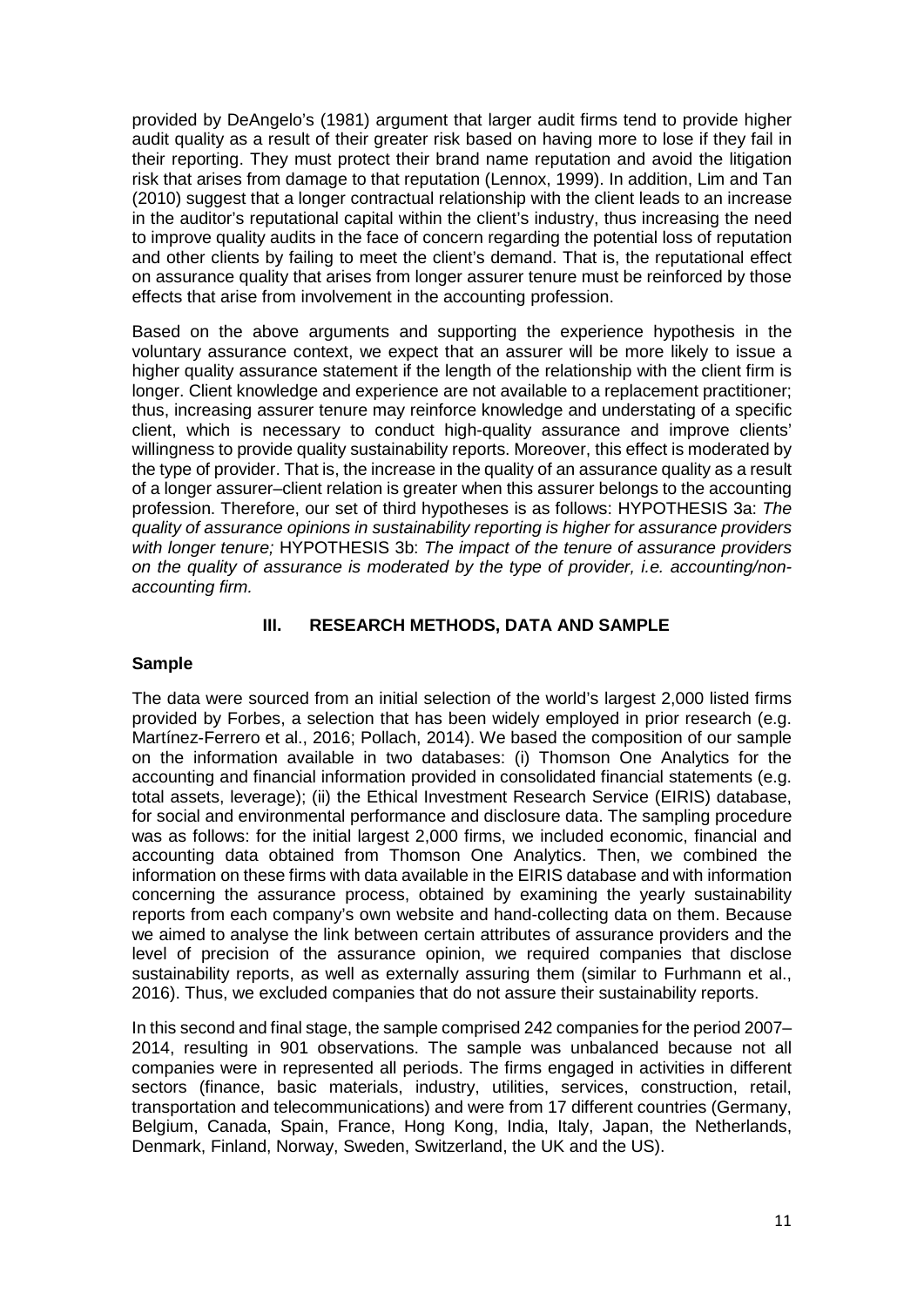#### **Measurement Of Variables**

#### *Measure Of Assurance Opinion Quality*

Audit and assurance quality are not directly observable and thus prior studies have used several proxies. The audit literature has adopted a number of measures, such as audit fees (Ferguson et al., 2003), earnings quality (Francis et al., 2005), abnormal accruals (Balsam et al., 2003) and the propensity for issuing a going-concern opinion for financially distressed or bankrupt firms (Lim and Tan, 2008; among others). Meanwhile, the scant literature that has previously examined assurance quality (Gürtürk and Hahn, 2016; Perego and Kolk, 2010; Zorio et al., 2013) has determined the quality of assurance statements by means of content analysis based on the evaluative framework provided by O'Dywer and Owen (2005). In contrast, the proposed assurance quality measure in this study aims to solve the limitations of the level of subjectivity in this method of analysis.

Given the lack of consensus on the superiority and reliability of any particular model for estimating audit quality – and even more so, for estimating assurance quality – we base our assurance quality proxy on Francis's (2004, p. 346) argument that "audit quality is inversely related to audit failures: the higher the failure rate, the lower the quality of auditing". According to this author, misreporting in audit statements can arise in the form of false positives (type 1 statistical error), i.e. issuing a going-concern report for firms when a clean report is appropriate, or false negatives (type 2 statistical error), i.e. issuing a positive audit report when a going-concern report is appropriate. Adopting this approach in our research context, we associate assurance quality with misreporting in the level of assurance provided, i.e. with false positives and false negatives.

From the above, in this study, the assurer's propensity to issue a quality assurance opinion (*AQ\_Opinion* indicator variable) is directly taken from the assurance report and represents the ability of the assurance provider to issue an assurance report in accordance with the level of sustainable performance. It takes the value of 1 if the assurer issues a limited/moderate assurance opinion for less sustainable firms or a reasonable/high opinion for more sustainable firms and 0 otherwise. We thus expand the assurance literature by proposing a singular methodology, based on the audit quality literature, to evaluate the quality of the assurance opinion by considering false positives and negatives (Casterella et al., 2004; Ferguson and Stokes, 2002; Lim and Tan, 2008; Minutti-Meza, 2013; Reichelt and Wang, 2010; Reynolds and Francis, 2001). Taking the quality of the assurance opinion in assurance statements as a proxy of assurance quality has been described a two-stage process that depends on two factors: the firm's CSR performance and the auditor's ability to detect this in the assurance statement. The first stage is the identification of companies with lower and higher CSR performance. The second stage entails determining whether the assurance report a company receives is in line with its CSR performance: a limited/moderate opinion for firms with lower CSR performance and a reasonable/high opinion for firms with superior CSR performance.

Using the EIRIS database, we determined the level of sustainable performance related to social and environmental issues. Appendix 1 describes in detail the measurement of CSR performance through an index composed of 21 items taking values between 0 to 84 based on a range between 0 to 4: inadequate, weak, moderate, good and exceptional (see Table A1). It can be seen that for this initial sample, the median of CSR is 56 points with a deviation of + 16 points (see Table A2), while the minimum value is 4 and the maximum 76. Obtaining this performance, we then define a company as having "lower CSR performance" if it exhibits a level of sustainable performance equal to or below the value of the CSR median of the corresponding industry. That is, less sustainable firms present CSR values lower than their industry median, while more sustainable firms present CSR values higher than their industry median. Table 1 (Panel A) shows that this screening results in a sample including 467 observations for less sustainable firms and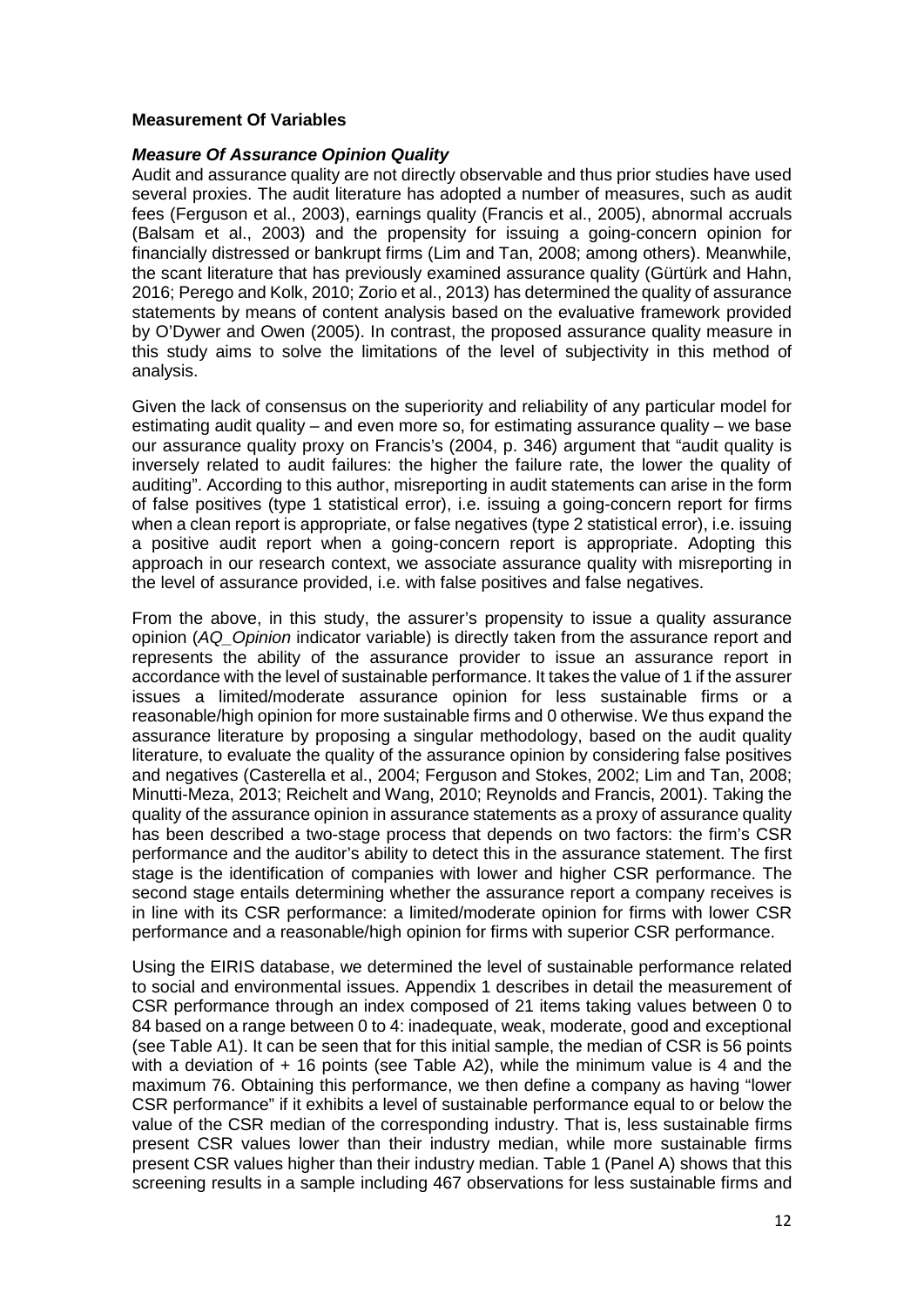434 observations for more sustainable firms. Moreover, Panel B shows that of the 901 observations of sustainability reports in our sample, 505 (around 56%) have assurance statements in accordance with their CSR performance, representing high-quality assurance opinions, while 396 observations (around 44%) represent false positive and negative opinions.

# [Insert Table 1 about here]

In the second stage, the above breakdown allows us to examine the level of assurance reported by each assurance practitioner and to evidence both type 1 errors (false positives) and type 2 errors (false negatives). Regarding the level of sustainability assurance and being aware of the lack of a clear standard, in general, practitioners may offer two levels of assurance to indicate the extent of their work and therefore the degree of confidence in the sustainability report assured: a "reasonable or high" level and a "limited or moderate" level (according to ISAE 3000 and AA1000AS, respectively, as assurance standards). The "reasonable/high" level communicates a high level of verification – albeit not absolute because of some possible limitations in the internal control systems – and the conclusions are worded in a positive way. AA1000AS states that high assurance will provide users with a high level of confidence in a disclosure concerning the subject matter to which it refers. At a "limited/moderate" level, the assurance risk is acceptable, but greater than the risk expressed by a reasonable level. The assurer's opinion is therefore expressed in a negative way. This means that the sustainability information lacks sufficient specificity to be useful and results in a negative conclusion, meaning that the sustainability report does not cover total performance in a reliable and unbiased manner (Manetti and Becatti, 2009).

Table 1 reports the level of assurance for each sample, i.e. less and more sustainable firms, to identify false positives/negatives and thence qualified assurance reports. For the sample including less sustainable firms (467 observations), 40 false negatives are identified, while for the sample including more sustainable firms (356 observations), 356 false positive are identified. That is, there is a distribution of 505 quality opinions concerning sustainability (427 in less sustainable firms and 78 in more sustainable firms) and of 396 non-quality opinions (40 in less sustainable firms and 356 in more sustainable firms).

### *Assurance Provider Attributes*

The first independent variable is related to the type of assurance provider as a moderator of the effect of industry specialization and tenure on the level of precision of assurance with regard to sustainability reporting. In contrast to a financial audit, sustainability assurance can be provided by three different types of practitioners: (i) accounting/auditing firms, (ii) engineering firms and (iii) sustainability consultants. The lack of compulsory rules and guidelines on assurance services has led to competition between accountants and non-accounting professionals (Simnett et al., 2009). Thus, to represent the type of assurer, "*Accountant*" is a dummy variable that takes the value of one when a company employs an assurance statement provided by professional accountants, whereas it takes the value zero if the assurance is provided by an environmental engineering or third-party consultancy firm (Kolk and Perego, 2010; Mock et al., 2007).

Regarding industry specialization as an explanatory variable, defined as "*Specialization*", we consider as possible specialist providers classic auditing firms (DeFond et al., 2000), as well as engineering and consultancy firms. Audit research on industry specialization has developed in parallel with the Big N (formerly 8, then 6 and now 4) auditing firms. However, in the assurance context, it is necessary to also consider non-Big N and nonaccounting firms as possible industry experts. Although industry specialization is not directly observable, the prior literature on financial auditing has used several proxies to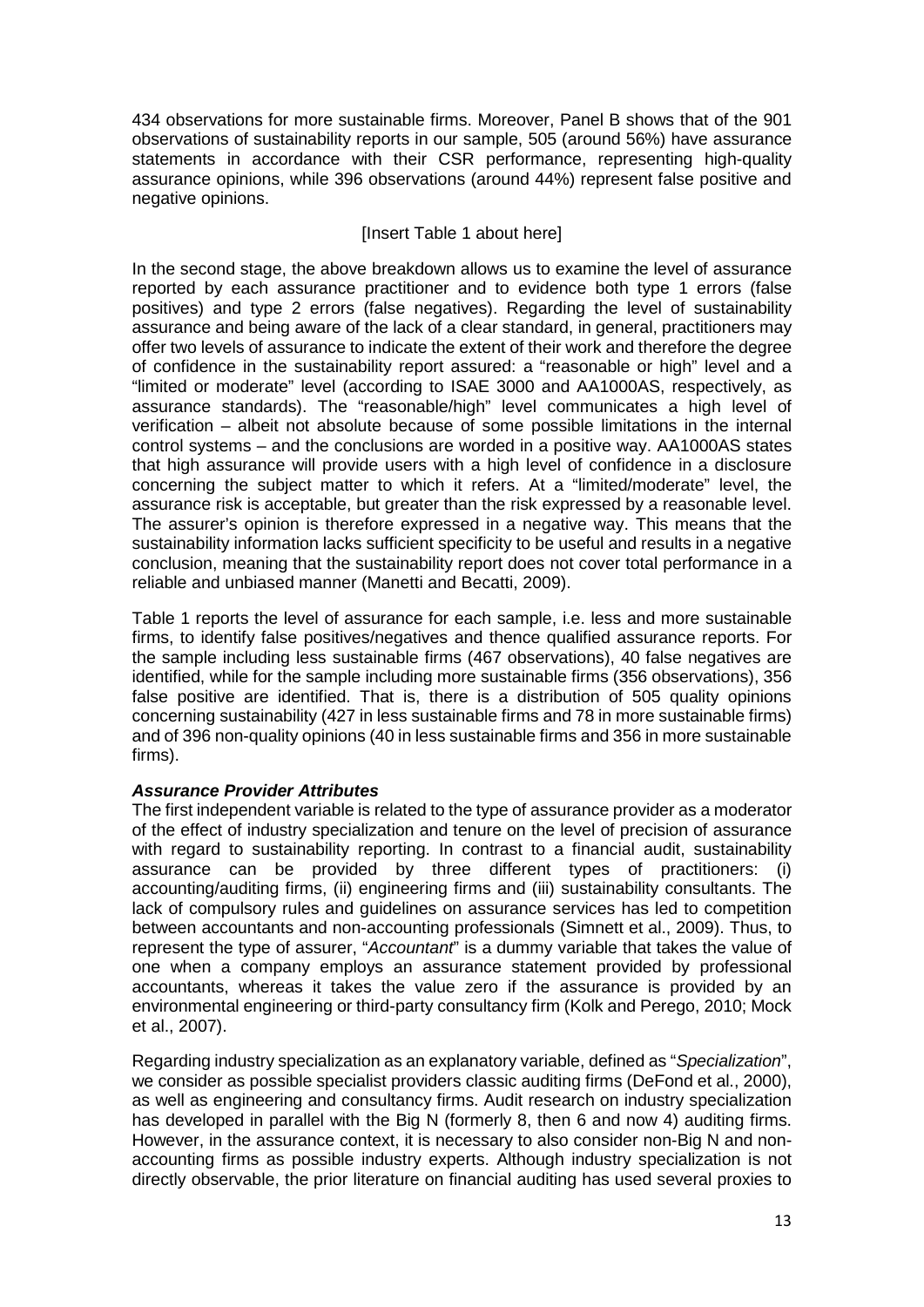measure this (see, for instance, Craswell et al., 1995; Ferguson et al., 2003; Francis, 2004; Francis and Yu, 2009). Most of these proxies are based on market share, under the premise that industry expertise arises from a large volume of clients (Balsam et al., 2003; Craswell et al., 1995; DeFond et al., 2000; Francis and Yu, 2009), client sales (Balsam et al., 2003), or audit fees (Ferguson et al., 2003). Given the data availability for this study, we proxy industry specialization using a numerical variable measuring the assurance provider market share for an industry based on the volume of clients (Balsam et al., 2003; Chung and Kallapur, 2003; Craswell et al., 1995; Green and Taylor, 2013). As Balsam et al. (2003) reported, "to the extent that such experience is industry-specific, having a large number of clients in a specific industry rather than having a few large clients may achieve industry specialization". The industry specialization variable is computed for each year and country as the ratio of the sum of the number of clients of an auditing firm in an industry to the sum of clients for all companies in the industry.

Regarding assurer tenure as an explanatory variable, "*Tenure*" is measured by a numerical variable that represents the length of the auditor–client relationship in years (Reynolds and Francis, 2001).

#### *Control Variables*

As controls in our regression analysis, we use a number of firm and country attributes that the extant literature has shown to be associated with audit performance and assurance opinion. These control variables include firm size, leverage and insolvency risk (total assets, debt ratio and financial distress), as well as sustainability disclosure quality (adoption of the GRI standard in reporting CSR practices). Regarding these firm variables, "*Client\_Size*" represents the firm size calculated as the natural logarithm of total assets. Company size has been shown to be associated with assurance and even more so with a high-quality assurance opinion. In assurance research, Simnett et al. (2009) empirically support a positive relation between firm size and the propensity to assure a sustainability report, while Peters and Romi (2015) report a negative association. Similar to Monroe and Hassain (2013), we include as control variables client leverage and insolvency risk: "*Client\_Leverage*" is measured by the ratio of total debt to total equity and represents the firm leverage; "*Client\_Insolvency*" is measured using Altman's (1983) Z-score, which is a measure of the probability of bankruptcy, with a lower value indicating greater financial distress. Given the lack of assurance studies, we base our expectations on some audit research. For example, Bell et al. (2015) report a negative relationship between client leverage and audit quality. Brooks et al. (2013) and Lim and Tan (2010) show that the greater the Z-score value (lower risk of insolvency), the greater the audit quality. Thus, it is expected that firms with a higher risk of insolvency (lower Z-score value) and that are more highly leveraged are more likely to receive a less favourable opinion concerning their sustainability reports.

In addition to the previous firm variables, it is also necessary to control for potential differences between firms in terms of making voluntary disclosures. To represent social reporting disclosure, we create a proxy called "*Disclosure\_GRI***"** using triangulation in discourse analysis; we consider both the quantity and the quality of sustainability disclosure. Quality is determined on the basis of international standards for sustainability information, specifically the GRI G3.1 guidelines (similar to Martínez-Ferrero et al., 2015), as the unofficial accepted standard used by firms for preparing their sustainability reports (Hess, 2008). By comparing the information contained in sustainability reports with the recommendations of the GRI standards, we can determine the extent to which this information is comprehensive, comparable and harmonized. Under the conception of GRI as a possible global framework for the extensive and accepted voluntary reporting of sustainability (Furhmann et al, 2016; Manetti and Becatti, 2009), our proxy takes the value of one for firms that disclose sustainability information in compliance with the GRI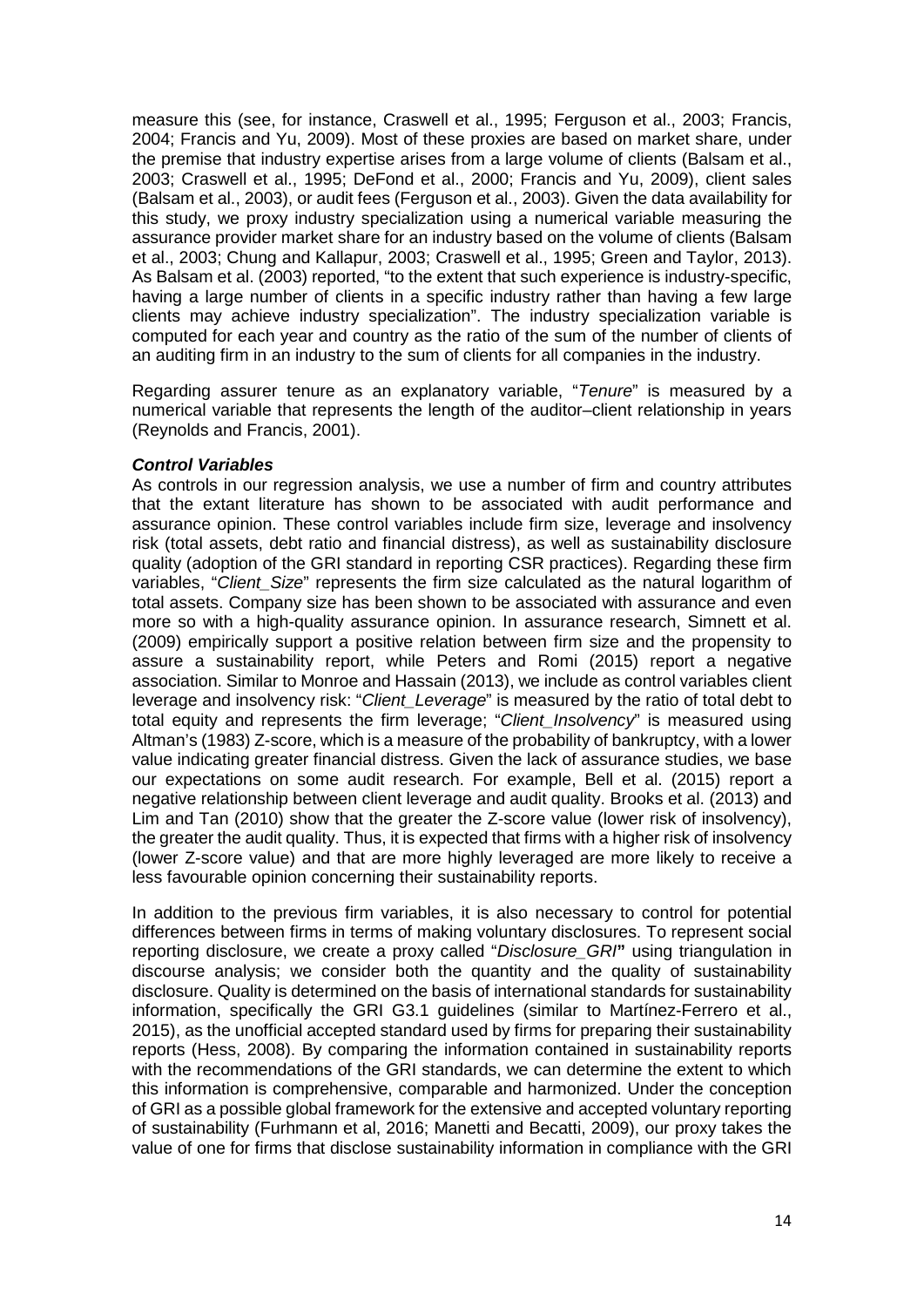guidelines and zero otherwise, i.e. firms that disclose sustainability information but not complying with the GRI guidelines.

In this regard, transparency is one of the key elements in any sustainability reporting (Fernández-Feijoo et al., 2014). Assuming that external assurance is a mechanism of credibility and transparency, Bagnoli and Watts (2016) suggest that firms that voluntarily engage in sustainability disclosure policies also purchase external assurance. Moreover, similar to Kolk and Perego (2010) and Martínez-Ferrero and García-Sánchez (2016), we use institutional-level factors as controls by including the national commitment to sustainability. "*NCRI*" represents the national corporate responsibility index of the country of origin of the assured firm, computed by Accountability (2005). This index is composed of three factors: an internal dimension, reflecting the strength of corporate governance, among other aspects; an external dimension that identifies the civil society context; environmental management, which synthesizes the stringency of regulations attached to other similar items. The inclusion of this variable responds to the notion that sustainability assurance shows great variability between countries, reflecting the fact that, in line with previous studies (Kolk and Perego, 2010; Simnett et al., 2009) it may be strongly influenced by institutional factors. In this respect, Smith et al. (2009) have shown that firms located in countries that are more stakeholder-oriented report higher quality sustainability information as they have social responsibilities beyond shareholder maximization (Kolk and Perego, 2010).

Finally, we also control for industry, year and country using dummy variables. "*Industryj*" is a dummy variable, where *j* represents the different sectors of activity in which the companies in the sample operate; "*Yearn*" is a dummy variable, where *n* represents the years of the sample; "*Countryk*" is a dummy variable, where *k* represents the different countries in the sample.

### **Model Specification And Analytic Techniques**

This study aims to highlight how the type of assurance provider, industry specialization and tenure affect assurance quality. Moreover, it also examines the moderating effect of the type of assurance provider on the specialization–assurance quality and tenure– assurance quality relationships.

To examine the impact of the type of assurer, industry specialization and tenure, we use three logistic regressions (models 1, 2 and 3 respectively). Each indicator variable ("*Accountant*", "*Specialization*" and "*Tenure*") is regressed in the corresponding model to test hypotheses 1, 2a and 3a respectively:

Prob (AQ\_Opinion) =  $\beta_1$ Accountant/Specialization/Tenure<sub>it</sub> +  $\beta_2$ Client\_Size<sub>it</sub> +  $\beta_3$ Client\_Leverage<sub>it</sub> +  $\beta_4$ Client\_Insolvency <sub>it</sub> +  $\beta_5$ Disclosure\_GRI<sub>it</sub> +  $\beta_6$ NCRI<sub>it</sub> +  $\sum_{j=7}^{15} \beta_j$ Industry<sub>i</sub> +  $\sum_{n=16}^{23} \beta_n$ Year<sub>t</sub> +  $\sum_{k=24}^{40} \beta_k$ Country<sub>i</sub> +  $\mu_{it}$  +  $\eta_i$ 

(Model 1a, 2a and 3a)

Models 2a and 3a are complemented by the following models 2b and 3b to examine the moderating role of accounting firms in the relation between industry specialization and assurance quality and between assurer tenure and assurance quality respectively. Thus, to examine hypothesis 2b, we include in the logistic regression models the indicator variables "*Specialization*" and "*Accountant*" and the interaction between both attributes, "*Specialization\_Accountant*". Similarly, to examine hypothesis 3b, we include in the logistic regression models the indicator variables "*Tenure*" and "*Accountant*" and the interaction between the two attributes, "*Tenure \_Accountant*".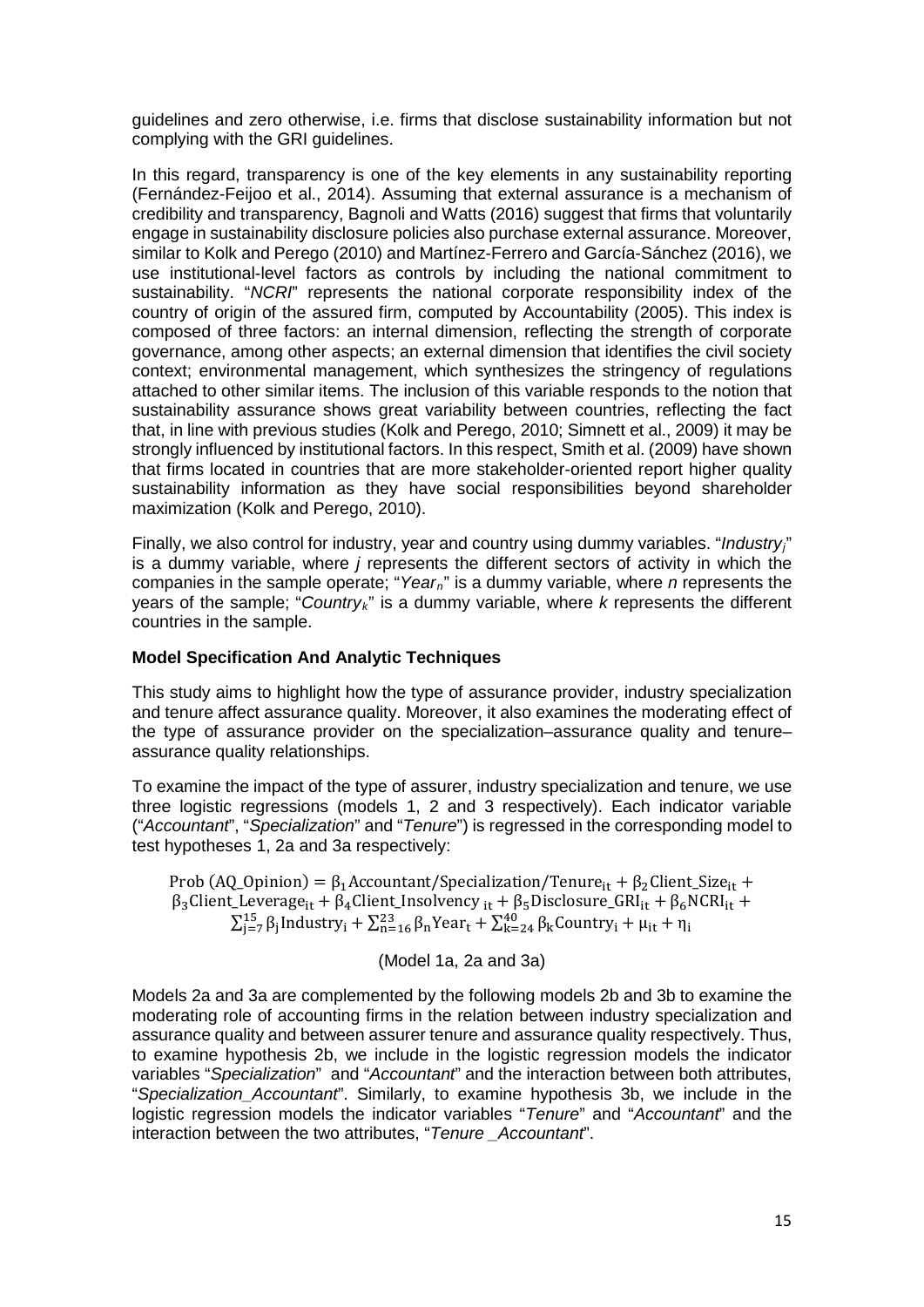Prob (AQ\_Opinion) =  $\gamma_1$ Specialization/Tenure<sub>it</sub> +  $\gamma_2$ Accountant<sub>it</sub> +  $\gamma_3$ Specialization/ Tenure\_Accountant<sub>it</sub> +  $\gamma_4$ Client\_Size<sub>it</sub> +  $\gamma_5$ Client\_Leverage<sub>it</sub> +  $\gamma_6$ Client\_Insolvency <sub>it</sub> +  $\gamma_7$ Disclosure\_GRI<sub>it</sub> +  $\gamma_8$ NCRI<sub>it</sub> +  $\sum_{j=9}^{17} \gamma_j$ Industry<sub>i</sub> +  $\sum_{n=18}^{25} \gamma_n$ Year<sub>t</sub> +  $\sum_{k=26}^{42} \gamma_k$ Country<sub>i</sub> +

 $\mu_{i}$  +  $\eta_i$ 

#### (Models 2b and 3b)

where i ranges from company 1 to company 696; t takes the values of the years from 2007 to 2014;  $\beta$  and  $\gamma$  represent the estimating parameters;  $\eta_i$  represents the unobservable heterogeneity;  $\mu_{it}$  represents the classic error term. Appendix 2 provides information summarizing the definitions of the variables.

The econometric models used are based on dependence techniques for panel data, i.e. repeated observations of the cross-section of companies over time. As noted, our sample is composed of 242 international firms in 8 periods (from 2007 to 2014). The use of a panel data set allows us to overcome the limitations of cross-sectional (several companies in a period) and time-series analysis (one company for several periods), especially those related to their low explanatory capacity, which is closely linked to the period of analysis considered. Panel data models provide greater consistency and explanatory power by considering several periods (Petersen, 2009). In addition, this technique allows us to control for unobservable heterogeneity, which refers to the particular behaviour and characteristics of each company included in the sample. These characteristics differ among companies but are invariant over time, making it difficult to measure them because they are unobservable to researchers. However, if we do not consider them, the results could be biased. Thus, unobservable heterogeneity is controlled for by modelling it as an individual effect, ηi, which is then eliminated by taking the first differences of the variables. Moreover, panel data allow us to study the dynamics of cross-sectional firms, as well as to eliminate the bias of aggregation that arises when time-series analyses are used to characterize the behaviour of individuals. Panel data methodology has additional advantages that enhance the possible econometric specifications, as well as the parameter estimations, for example more informative data, greater variability, less collinearity among variables, more degrees of freedom and greater efficiency than cross-sectional or time-series methods (Pindado and Requejo, 2012).

Therefore, we apply different regression models to the panel data, with the decision regarding which analytic technique to use depending on the nature of the dependent variable and the type of function that is proposed to relate X and Y. In this case, because the dependent variable in this study, "*AQ\_Opinion*", is a dummy variable coded as either zero or one, it is necessary to use a panel data methodology that is appropriate for dummy variables. Thus, the analytic technique is based on a logistic (logit) regression model, a binary probability model widely adopted in research in the fields of sustainability assurance (Fernández-Feijoo et al., 2015; Simnett et al., 2009) and business (Cowan et al., 2013). Specifically, binomial or binary logistic regression addresses situations in which the observed outcome for a can be of only two possible types, as in the case for the dependent variable in this study in which the phenomenon to be explained can only be measured as zero or one (Cowan et al., 2013).

# **IV. EMPIRICAL RESULTS AND DISCUSSION**

### **Descriptive Statistics**

Table 2 reports the descriptive statistics and correlation matrices for the variables used in the analysis. Moreover, this table reports the breakdown of the sample by the level of assurance quality (quality vs. non-quality assurance opinion), as well as the results of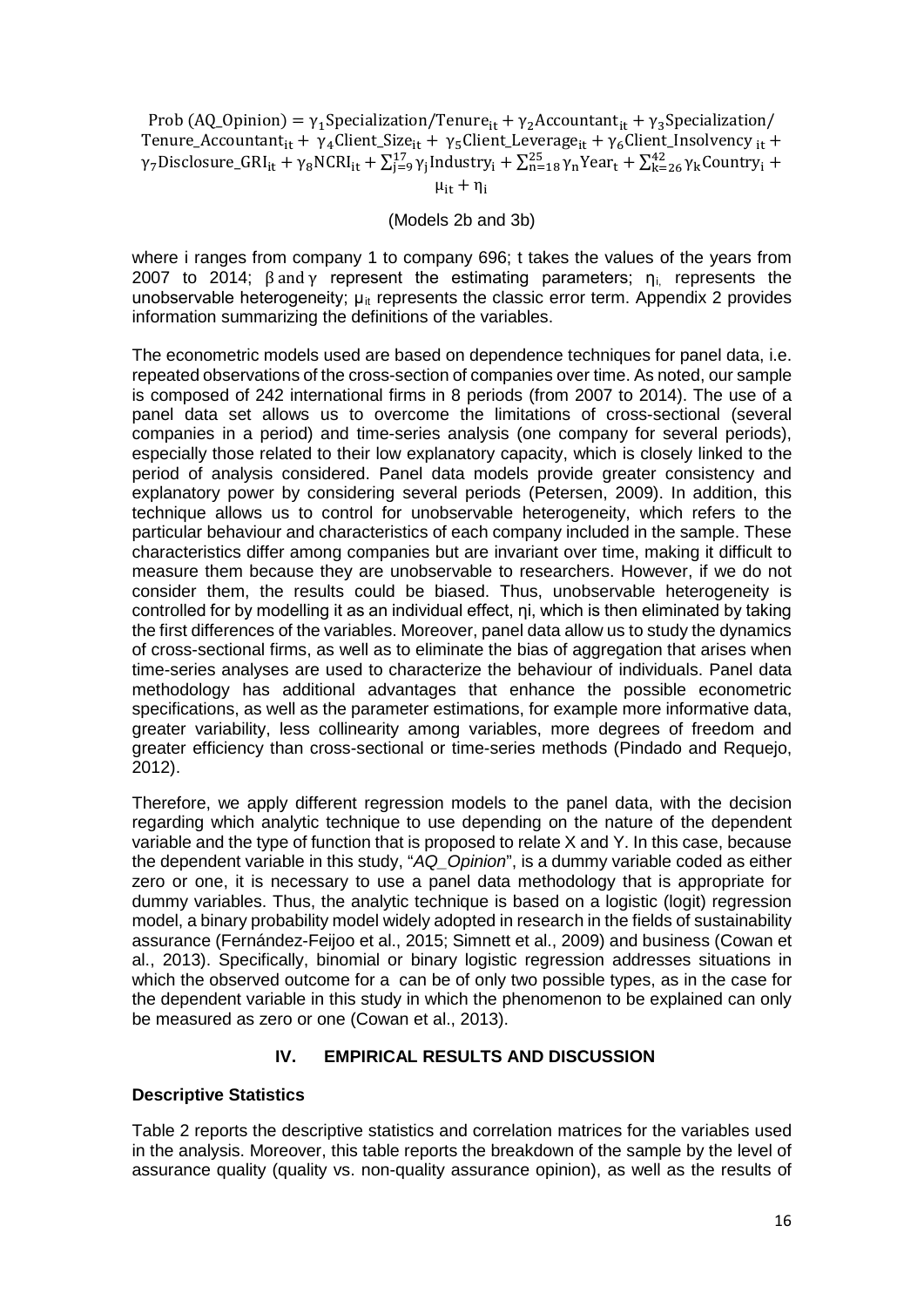difference means test for each variable under the null hypothesis of equal means. Panel A shows the descriptive statistics for the variables included in the proposed models for analyses. This shows that around 56% of the sample firms receive an assurance opinion in accordance with their sustainability performance (quality assurance opinions); 62.8% of assurance services are provided by accounting firms and 49.3% by industry specialists. The average length of the assurer–client relationship is around 6 years. Regarding control variables, the mean value of "*NCRI*" is around 65 (range 0–100); that is, in general firms operate in countries that are more stakeholder-oriented, with a greater compromise in relation to social and environmental concerns. In terms of differences between the sub-samples according to quality opinions, industry specialization and tenure are higher in the sample of quality assurance opinions, while the market share of accounting firms is greater when we examine non-quality assurance opinions. Moreover, these descriptive statistics show that the two comparable sub-samples differ significantly with regard to the type of assurer and client leverage. Panel B shows the bivariate correlations between the variables used in the model for each sample. In no case are high values obtained for the coefficients between the dependent and independent variables or between the independent variables.

[Insert Table 2 about here]

### **Multivariate Analyses**

 $\overline{a}$ 

In what follows, we present the results of the logistic regression models used to test the relationships between the type of assurer, industry specialization, tenure and assurance quality, regressed using the Stata software. For each explanatory variable, we report the odds ratio<sup>[2](#page-16-0)</sup> coefficient and the standard error associated with each coefficient. In addition, for each logistic regression model we also include the additional panel-level variance component. This is parameterized as the log of the variance (labelled *lnsig2*). The standard deviation is also included in the output of each model (labelled *sigma\_u*), together with *rho*, which is the proportion of the total variance contributed by the panellevel variance component. When *rho* is zero, the panel-level variance component is unimportant and the panel estimator is no different from the pooled estimator. A likelihood ratio test of this is included. This test formally compares the pooled estimator (logit) with the panel estimator. Moreover, the pseudo- $R^2$  is included as goodness-of-fit measure. The logit pseudo- $R^2$  indicates how well the data fit the presumed underlying theoretical distribution. Pseudo- $R^2$  is computed as a  $\chi$ 2 model divided by the number of observations minus the number of variables plus one plus the χ2 model. Finally, we detail the percentages of concordant pairs. In this case, the percentage of success obtained is 62.5% with a percentage of sensitivity (ratio between the correct values of 1 and the total values of 1 observed) around 75%.

Table 3 presents the results of models 1, 2a and 3a, examining the impact of the type of assurer, specialization and tenure on the quality of the assurance opinion. In model 1, we examine the relationship between the type of assurer and assurance quality, measured as the propensity of assurers issuing quality assurance opinions. The

<span id="page-16-0"></span> $2$  Odds ratios in logistic regression can be interpreted as the effect of one unit of change in X in the predicted odds ratio with the other variables in the model held constant. In logistic regression, the odds ratio represents the constant effect of a predictor X on the likelihood that one outcome will occur. In regression models, we often try to express the effect of X on the likelihood of a categorical Y having a specific value through probability, but the effect is not constant. This avoids expressing in one number how X affects Y in terms of probability. The effect of X on the probability of Y takes different values depending on the value of X. For this, we undertake several logistic regressions and report the odds ratio coefficients. If the result of an odds ratio is greater than 1, the association is positive and therefore increases the likelihood that the event will occur (in our case, the assurer's opinion is correct). Conversely, if lower than 1, the association is negative and therefore the probability that the event occurs is lower. To improve interpretation, odds ratios can be translated into probabilities by applying the following formula: *Probability= Odds ratio/(Odds ratio + 1).*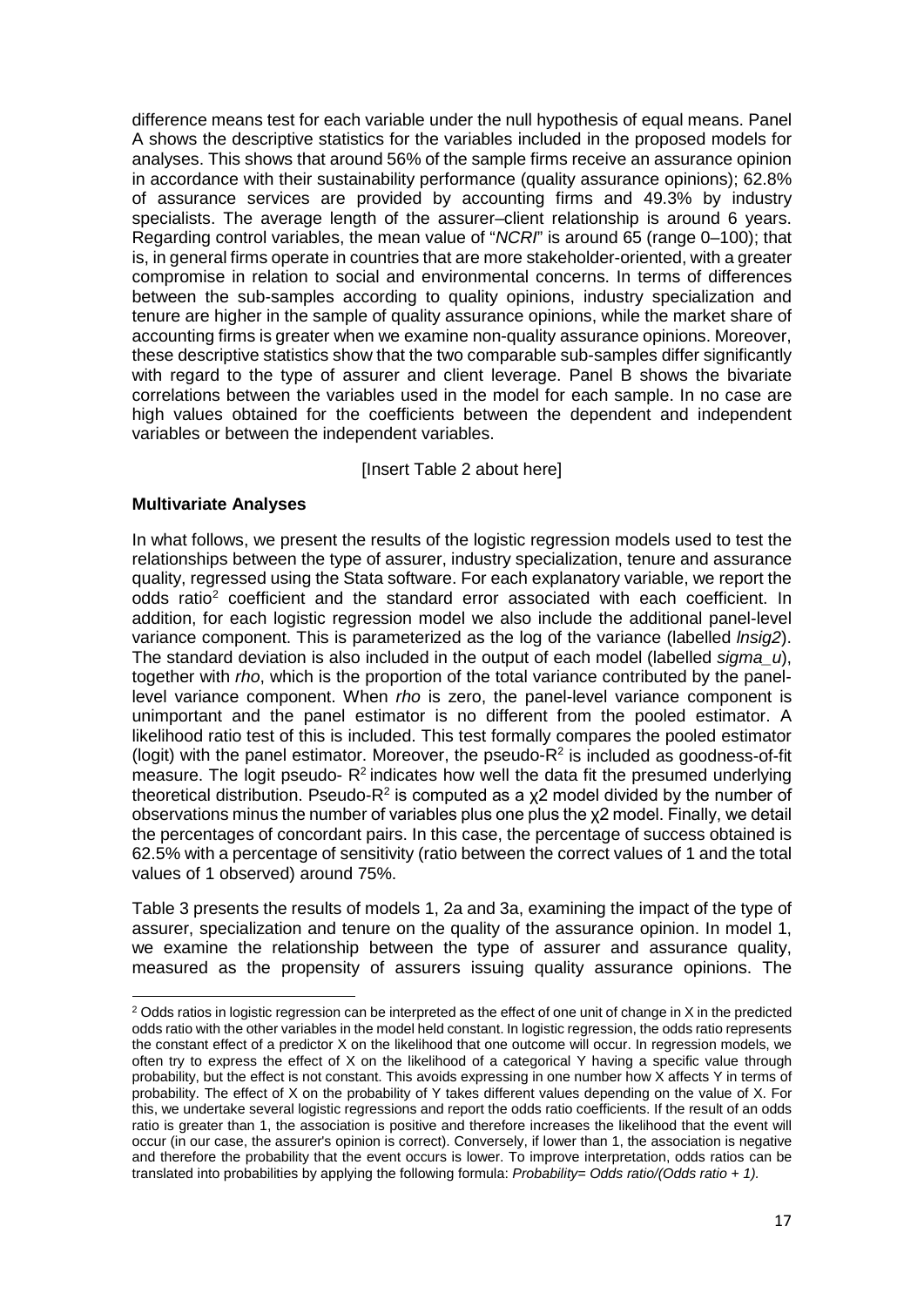coefficient for "*Accountant*" shows a significant and positive association with the quality of the assurance opinion (coef. 2.2769; p-value < 0.90). In terms of probability (using the above-mentioned formula), the use of accounting firms as assurers increases the propensity to issue an assurance opinion of higher quality by 69.48%, that is, an opinion in line with the level of the sustainability performance of each firm. Supporting hypothesis 1, our findings show that assurance quality is higher when the opinion is provided by an accounting firm as assurer. In model 2a, we examine the relationship between industry specialization and assurance quality. The coefficient for "*Specialization*" shows a significant and positive association with the quality of assurance opinions (coef. 6.6599; p-value < 0.95). In terms of probability, having industry specialists as assurers increases the propensity to issue a quality assurance opinion by 86.94%. In support of hypothesis 2a, assurance quality is higher when the opinion is provided by an industry specialist. In model 3a, we examine the relationship between assurer tenure and assurance quality. The coefficient for "*Tenure*" shows a significant and positive association with the reporting of quality assurance opinions (coef. 1.0904; p-value < 0.90). In terms of probability, longer assurer–client relationships increase the probability of an assurer issuing a quality assurance opinion by 52.16%. Supporting hypothesis 3a, we find that an assurer's propensity to issue a quality assurance opinion on sustainability reporting is higher for assurance providers with a longer tenure.

### [Insert Table 3 about here]

In addition, models 2b and 3b examine the moderating impact of the type of assurer on the relation between specialization and tenure respectively. Table 5 shows the results obtained from these regressions. The positive association between employing an industry specialist assurer and assurance quality holds also in model 2b, which examines the moderating effect of the type of assurer. In this model, "*Specialization*" again shows a significant and positive association with quality assurance opinions (coef. 119.268; pvalue < 0.99), while "*Accountant*" also positively influences the propensity to report an assurance opinion of higher quality (coef. 8.3487; p-value < 0.95). In terms of probability, employing accounting firms increases the propensity to issue qualified assurance opinions by 89.30%. To test the moderating effect of the type of assurer, the interaction between "*Specialization*" and "*Accountant*" is examined. The coefficient of the interaction term "*Specialization\_Accountant*" shows a positive and significant influence on the quality of assurance opinions (coef. 1.0161; p-value < 0.95). Operating with coefficients, the effect on assurance quality when opinions are provided by industry specialists from an accounting firm is greater (coef. "*Specialization*" + coef. "*Specialization\_Accountant*"  $= 119.268 + 1.0161 = 120.2841$ ) than if such opinions are provided by industry specialists but from engineering or consultancy firms. In terms of probability, the propensity to issue qualified assurance opinions increases by 99.18% when assurers are industry specialists and accountants. The above supports hypothesis 2b: The type of assurer moderates the impact of industry specialization on assurance quality.

Regarding assurer tenure, the previous positive effect obtained in model 3a remains in model 3b, in which we examine the moderating effect of having an accounting firm on the association between tenure and assurance quality (coef.  $1.2869$ ; p-value = 0.999). Again, "*Accountant*" reflects a positive and significant association with quality (coef. 6.7487; p-value = 0.95); in terms of probability, assurance quality is 87.09% greater when opinions are provided by accounting firms as opposed to to engineering and consultancy firms. Moreover, to test the moderating effect of the type of assurer, the interaction between "*Tenure*" and "*Accountant*" is examined. The coefficient of interaction term "*Tenure\_Accountant*" shows a positive and significant influence on the quality of assurance opinions (coef. 1.7897; p-value < 0.95). Operating with coefficients, the effect on assurance quality when opinions are provided by assurers with longer tenure from an accounting firm is greater than if opinions are provided by assurers with an extended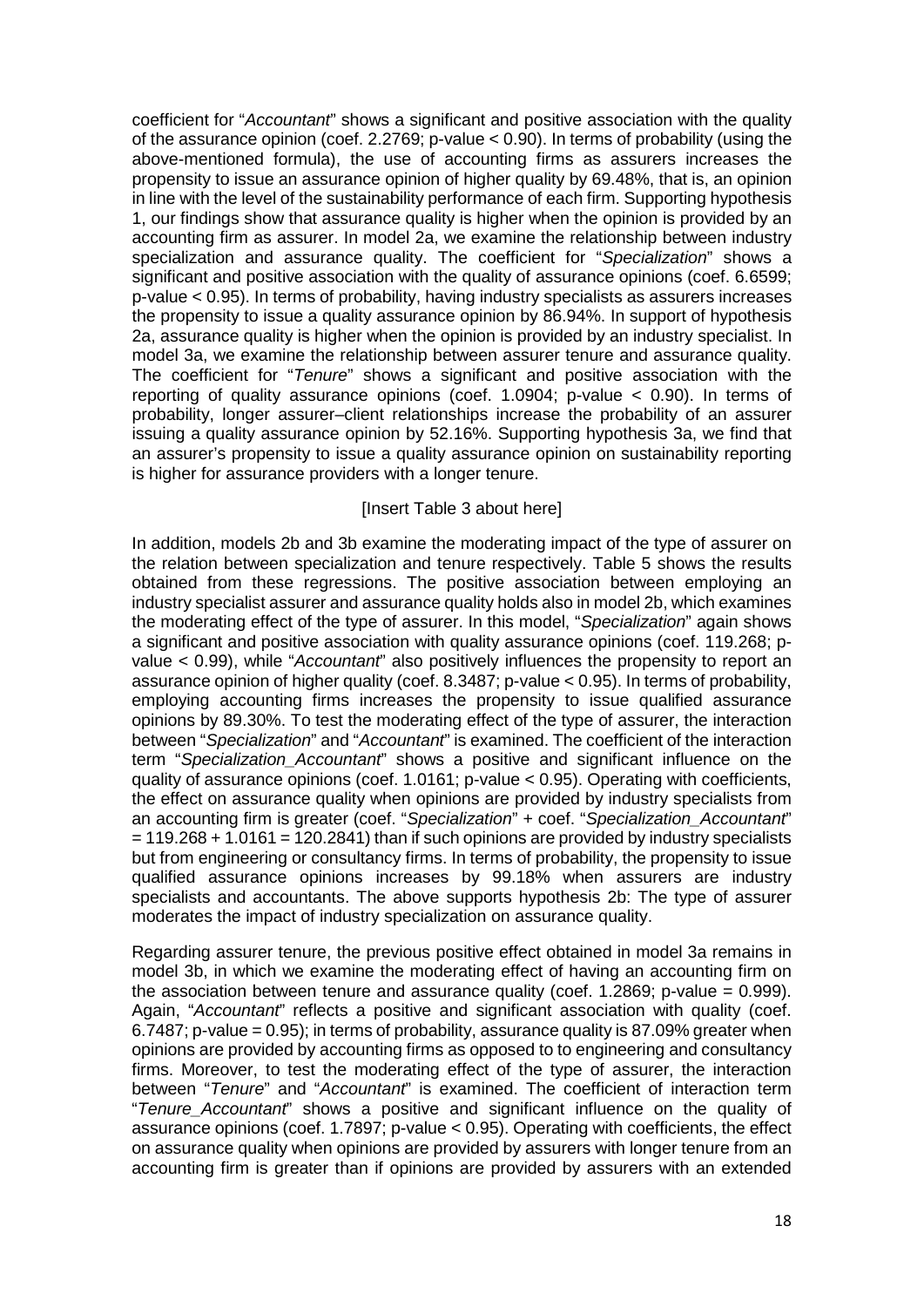tenure but from engineering or consultancy firms (coef. "*Tenure*" + coef. "*Tenure\_Accountant*" = 1.2869 + 1.7897 = 3.0766). In terms of probability, the propensity to issue qualified assurance opinions increases by 75.47% when assurers are accountants and the length of their relationship with clients is longer. The above provides support for hypothesis 3b: The type of assurer moderates the impact of tenure on assurance quality.

# [Insert Table 4 about here]

Overall, we demonstrate a greater propensity to issue a quality assurance opinion concerning sustainability reporting for accounting firms, for industry specialists as assurance providers over non-industry specialists and for assurers with a longer client relationship. First, we report evidence that supports the general assumption that accounting firms are assurers of greater quality. In line with Francis (2004), O'Dywer and Owen (2005), Hodge et al. (2009) and Huggins et al. (2011), we agree with the perception that assurance quality is higher when opinions are provided by accountants. They benefit from greater expertise in the audit service, which allows them to transfer auditing techniques to assurance; moreover, they have relevant skills and training. Second, in line with Balsam et al. (2003) and Francis (2004), but in contrast to Green and Taylor (2013), we find industry specialization to be a reliable indicator of assurance quality. We thus find support for greater industry-specific knowledge and expertise, together with the greater skills, abilities and competences associated with a specific industry, resulting in specialists being assurers of greater quality. These aspects increase the propensity for greater accuracy in their assurance judgments and also of detecting any misrepresentation in sustainability reports. Therefore, industry specialization increases assurance quality. Third, with regard to the issue of assurer tenure, we support the "auditor experience" hypothesis examined in audit research by Johnson et al. (2002), Carcello and Nagy (2004b), Chen et al. (2008) and Gul et al. (2009), among others. As these authors posit, longer tenure acts as a reliable indicator of assurance quality by providing assurers with a greater understanding of client-specific knowledge, including clients' systems and business, and allowing them to develop more effective audits. Finally, our findings demonstrate the moderating effect of the type of assurer; concretely, assurance quality is greater when is provided by accounting firms. The moderating role of accountants acting as assurers in relation to industry specialization supports the previous evidence of Gunny et al. (2007) for audit research and the moderation concerning tenure is in line with the previous studies of Lim and Tan (2008) and Brooks et al. (2013).

# **V. CONCLUSIONS**

This paper analyses the effect on assurance quality of certain attributes of assurance providers: (i) the type of assurance provider; (ii) industry specialization; (iii) length of the assurer–client relationship. In addition, it also examines the moderating role of the type of provider on the relations between industry specialization and assurance quality and assurer tenure and assurance quality. Assurance quality is associated with misreporting in the level of assurance provided (Francis, 2004); that is, it is proxied as the propensity to report a quality assurance opinion that does not include false positives or negatives (Type 1 and 2 statistical errors) in the assurance statement.

For our international sample of analysis for the period 2007–2014, the empirical evidence supports the notion that greater assurance quality arises from a number of assurer attributes. First, assurance quality increases when opinions are provided by an accounting firm. Accountants provide more quality opinions regarding sustainability reporting thanks to their professional expertise, skills and training developed through the audit service they provide, but also because they adopt more effective monitors to avoid losing their reputational capital. Second, industry specialization improves assurance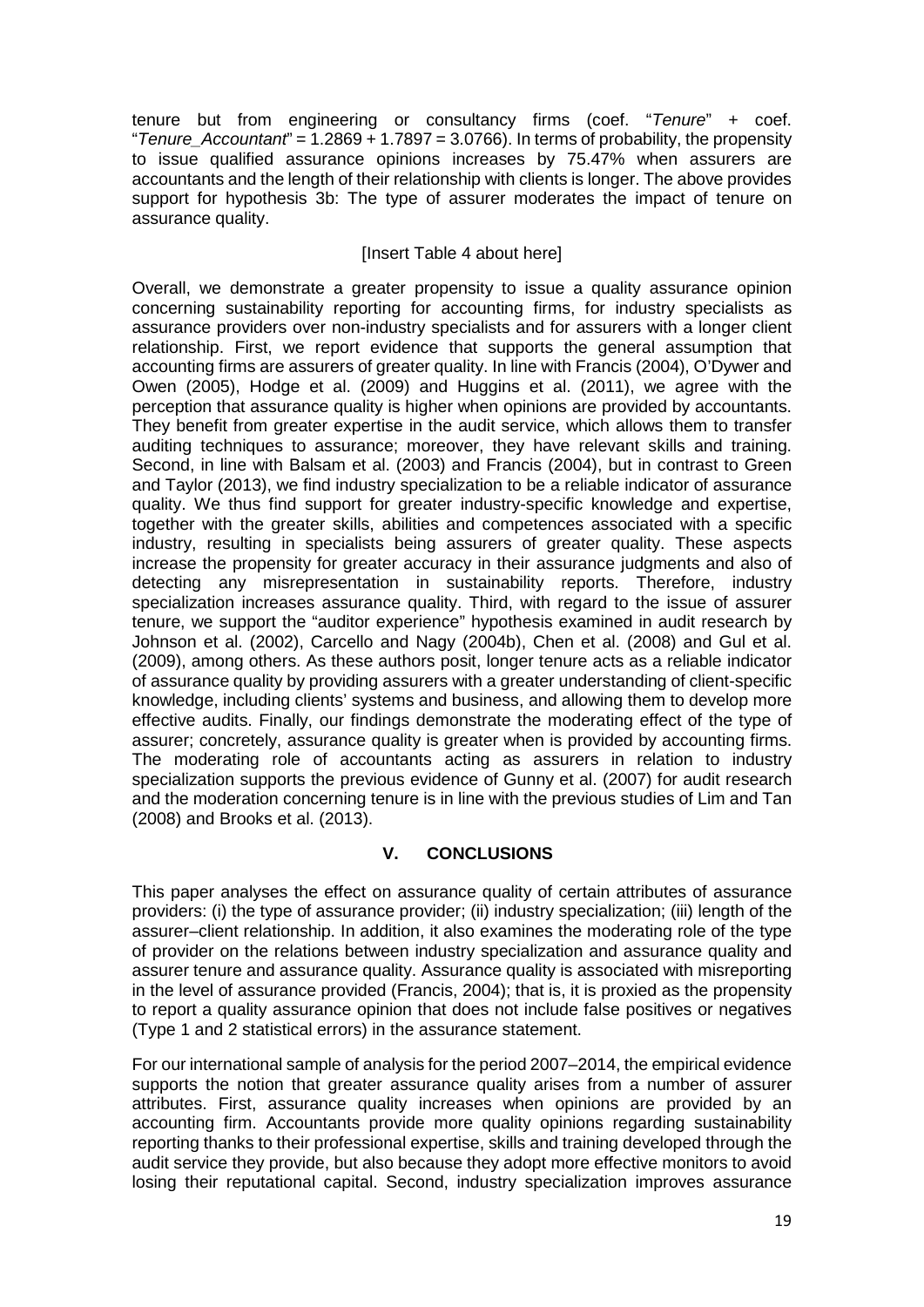quality as a result of deeper industry knowledge and experience, allowing firm to reinforce their skills, abilities and competences. Specialists adopt higher levels of quality control, issuing more accurate assurance judgments and thus increasing assurance quality. Third, evidence concerning assurer tenure supports the "auditor experience" hypothesis, whereby longer tenure is a reliable indicator of assurance quality. An extended assurer–client relationship leads to greater client-specific knowledge, reinforcing the practitioner's ability to detect any irregularities and misrepresentations in reports, thus providing more effective assurance services. Fourth, there is evidence regarding the moderating role of the type of assurance provider; that is, there is greater assurance quality when the assurer is an industry specialist, when assurer tenure is longer and even more so when assurance is entrusted to an accounting firm. In other words, accounting firms show a greater ability to offer more effective assurance, increasing the propensity to issue a quality assurance opinion and reinforcing the positive associations between specialization and quality and tenure and quality.

Our findings have several implications for firms, practitioners, investors and regulatory bodies given existing doubts about the quality of assurers with low industry specialization and short tenure, as well as the presence in the market of engineering/consultancy firms. For companies, it is fundamental to know the divergence in assurance quality based on their choice of provider (accounting vs. consultancy/engineering firms; industry specialists vs. non-specialists; longer vs. shorter assurer tenure). The positive effect of industry specialization suggests that firms can benefit from entrusting their assurance to an industry specialist, thus reducing the risk of receiving an assurance opinion with deficiencies. Second, the positive effect of tenure on assurance quality suggests that a limited length of auditor–client relationship could impair assurance quality, even more so when the auditor is an accounting firm. Third, firms interested in enhancing assurance quality to increase the credibility and transparency of their sustainability reporting should consider hiring accounting firms as assurers; this reinforces the positive relation between industry specialization and tenure in terms of assurance quality. For assurers, the results concerning industry specialization and long tenure reinforce the need to attain in-depth industry- and client-specific knowledge and experience, allowing them to develop their skills, abilities and competences in the assurance process. This will enable them to issue assurance opinions on sustainability reporting of greater quality. Moreover, following Green and Taylor (2013), external users believe that some attributes of assurance providers are especially important for assurance quality. Thus, the implications of this study are relevant to the financial community; investors, for example, react to financial/economic disclosures, but also to social and environmental reporting. To the extent that assurance statements influence decision-making processes, the quality of such statements allows investors/analysts to assess a specific firm accurately, thus affecting their decision making. Investors should be incentivized to invest in firms providing sustainability information and for which assurance is of greater quality. Finally, regarding policy markets and regulatory bodies, understanding the assurance provider attributes that favour and drive assurance quality can help them determine areas of deficiencies with regard to assurance issues. In general, assurance practice is unregulated and non-standardized because of the absence of regulatory laws and the lack of an auditing standard that must be followed by the assurance profession. The existing standards adopted depend on the assurance provider (ISAE 3000 for accounting firms and AA1000AS for engineering or consultancy firms). It is necessary for assurers to adhere to high-quality professional standards to reinforce their capability to issue assurance quality opinions. As Pflugrath et al. (2011) suggest, the results of this study have implications for regulators in terms of developing practices and implementing assurance standards in an emerging area. They must try to establish an assurance pattern that improves quality, as Kolk and Perego (2010) suggest. Regulatory bodies, accounting policymakers and practitioners must develop clear assurance standards to ensure the reliability, comparability and homogeneity of assurance reports. Overall, our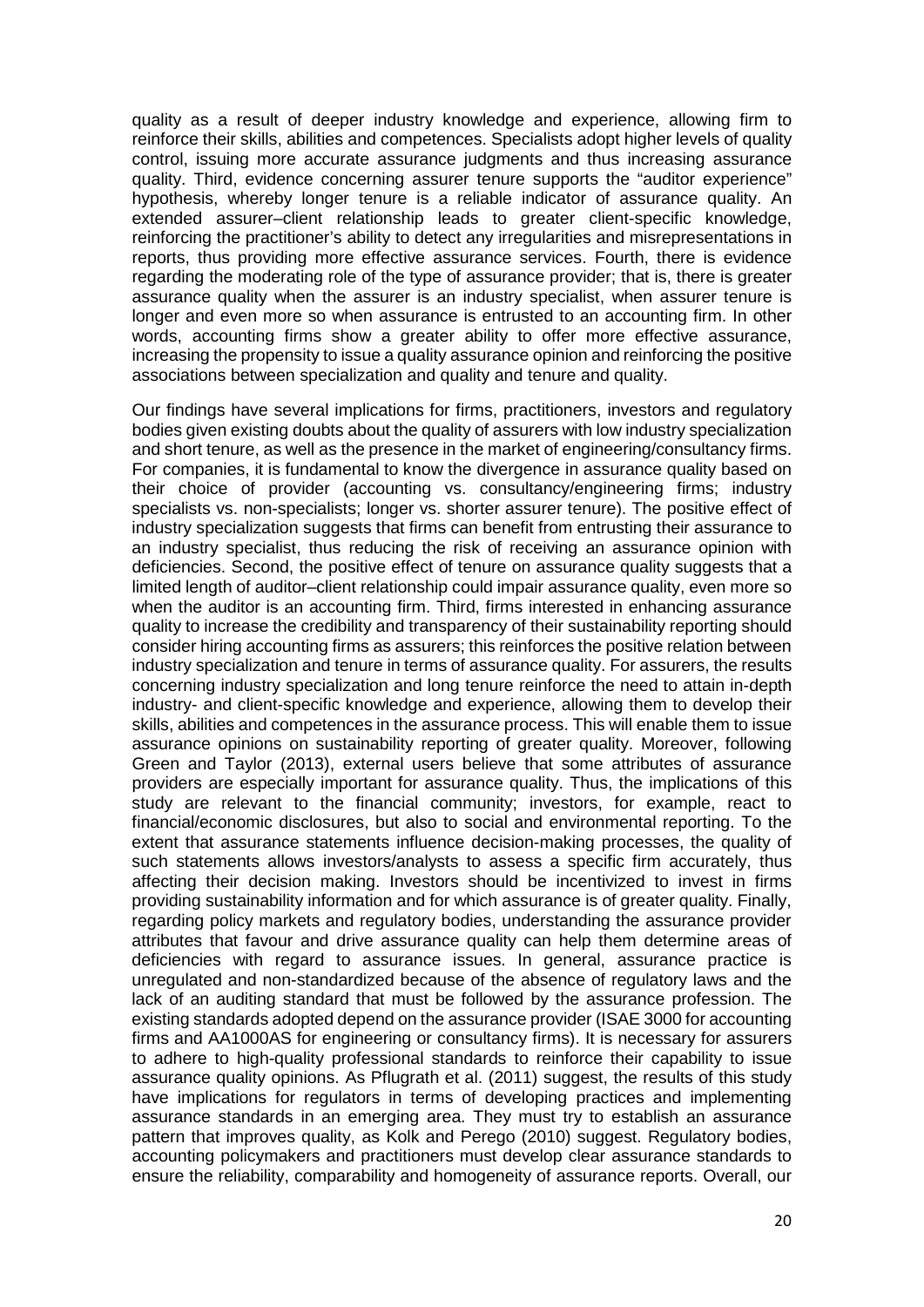findings should further the interests of governments, policymakers and public institutions in providing institutional support for assurance provision.

However, our results require careful interpretation as our study suffers from a number of limitations. Although we have conducted robustness tests on alternative samples, our results may suffer measurement error associated with our proxies. In this regard, a first potential problem is the absence of reliable measures of assurance quality based on the opinion issued by practitioners. As Gul et al. (2009) stated, there is no consensus on the superiority of any particular model in terms of reliability for estimating audit quality and even more so for estimating assurance quality. Similarly, there is still debate in the literature concerning how industry specialists should be measured. We have tried to resolve this lack of consensus by proposing an additional measure that examines industry leadership. Nonetheless, adopting alternative measures to capture assurance quality, industry specialization and tenure could assist in overcoming the limitations associated with this study and could provide an opportunity for future research. Moreover, although our models included several control variables established and validated by previous studies, omitted variables may affect the results. Furthermore, while we identified four factors contributing to assurance quality (industry specialization, tenure, type of assurer and industry leadership), there are undoubtedly others that future research should examine. Finally, despite the fact that the use of an international sample is one of the main contributions of this study, the relations proposed are not examined with regard to the functions of institutional factors and their implications, such as corporate governance, the shareholder or stakeholder orientation of countries, ownership concentration or cultural values. Due to the limited information available in the different databases used, the sample is restricted to specific countries. Methodologically, we cannot neglect the self-reporting bias in the sample selection as our sample is restricted only to those companies which have chosen to report their sustainability practices with an assurance statement. Future research should address the abovementioned limitations, providing evidence that is more generalizable.

#### **REFERENCES**

- Adams, C. A., and R. Evans. 2004. Accountability, completeness, credibility and the audit expectations gap*. Journal of Corporate Citizenship* 14: 97–115.
- Bagnoli, M., and Watts, S. G. 2016. Voluntary assurance of voluntary CSR disclosure. *Journal of Economics & Management Strategy.*
- Balsam, S., J. Krishnan, and J. S. Yang. 2003. Auditor industry specialization and earnings quality. *Auditing: A Journal of Practice & Theory* 22 (2): 71–97.
- Bell, T. B., Causholli, M., and Knechel, W. R. 2015. Audit Firm Tenure, Non‐Audit Services, and Internal Assessments of Audit Quality. *Journal of Accounting Research*, 53(3), 461-509.
- Brooks, L. Z., Cheng, C. S., and Reichelt, K. J. 2013. Audit firm tenure and audit quality: Evidence from US firms. *In CAAA Annual Conference*.
- Carcello, J. V., and A. L. Nagy. 2004a. Client size, auditor specialization and fraudulent financial reporting. *Managerial Auditing Journal* 19 (5): 651–668.
- Carcello, J. V., and A. L. Nagy. 2004b. Audit firm tenure and fraudulent financial reporting. *Auditing: A Journal of Practice & Theory* 23 (2): 55–69.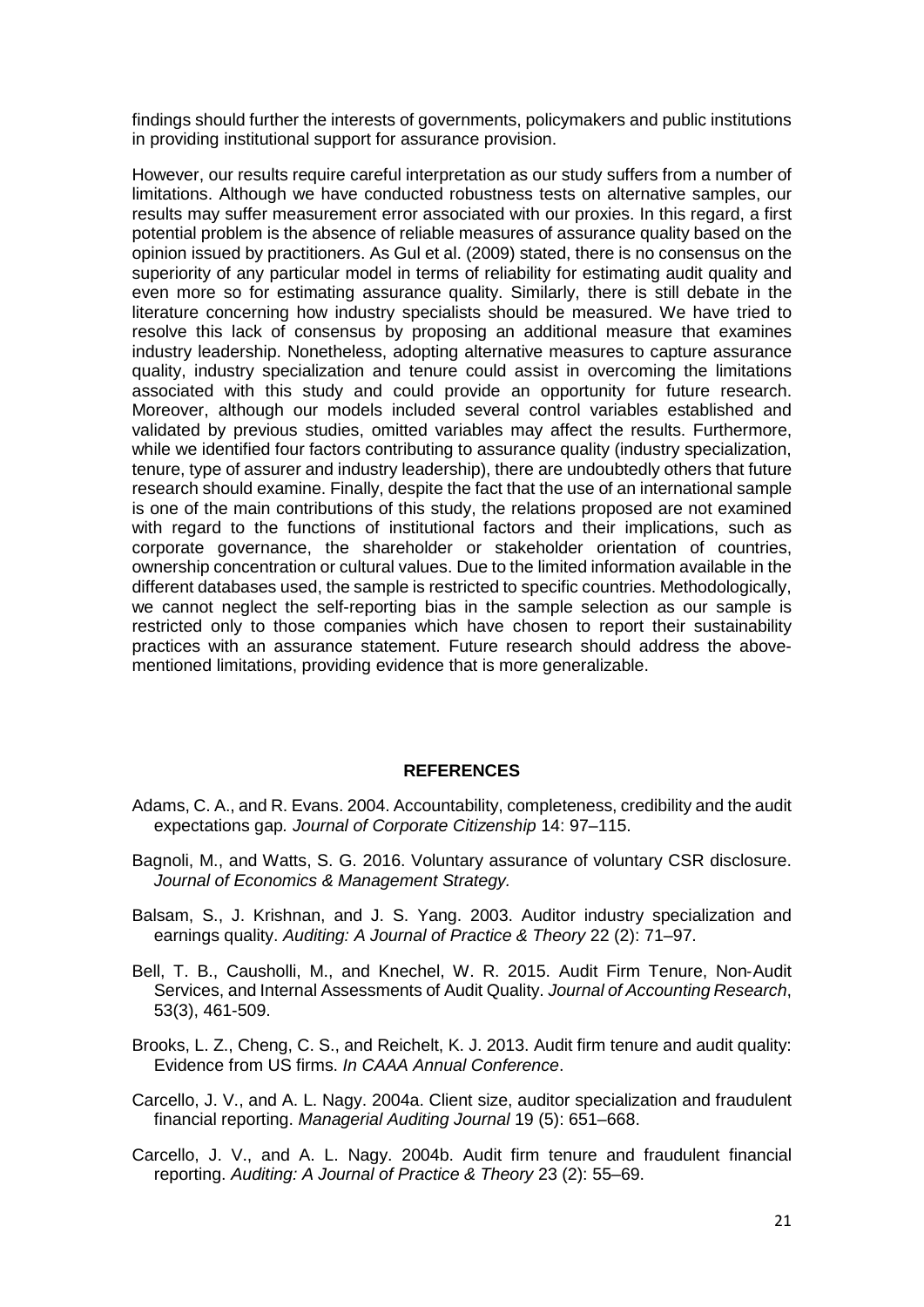- Carey, P., and Simnett, R. 2006. Audit partner tenure and audit quality. *The accounting review*, 81(3), 653-676.
- Carey, P., Simnett, R., and Tanewski, G. 2000. Voluntary demand for internal and external auditing by family businesses. *Auditing: A Journal of Practice & Theory*, 19(s-1), 37-51.
- Casterella, J. R., J. R. Francis, B. L. Lewis, and P. L. Walker. 2004. Auditor industry specialization, client bargaining power, and audit pricing*. Auditing: A Journal of Practice & Theory* 23 (1): 123–140.
- Chen, C. Y., Lin, C. J., and Lin, Y. C. 2008. Audit partner tenure, audit firm tenure, and discretionary accruals: Does long auditor tenure impair earnings quality?. *Contemporary Accounting Research,* 25(2), 415-445.
- Chung, H., and Kallapur, S. 2003. Client importance, nonaudit services, and abnormal accruals. *The Accounting Review,* 78(4), 931-955.
- Cohen, J. R., and Simnett, R. 2014. CSR and assurance services: A research agenda. *Auditing: A Journal of Practice & Theory*, 34(1), 59-74.
- Coram, P. J., G. S. Monroe, and D. R. Woodliff. 2009. The value of assurance on voluntary nonfinancial disclosure: An experimental evaluation. *Auditing: A Journal of Practice & Theory* 28 (1): 137–151.
- Cowan, A., Huang, C. H., Padmanabhan, P., and Wang, C. H. 2013. The determinants of foreign giving: An exploratory empirical investigation of US manufacturing firms. *International Business Review*, 22(2), 407-420.
- Craswell, A. T., J. R. Francis, and S. L. Taylor. 1995. Auditor brand name reputations and industry specializations. *Journal of Accounting and Economics* 20 (3): 297–322.
- Craswell, A., D. J. Stokes, and J. Laughton. 2002. Auditor independence and fee dependence. *Journal of Accounting and Economics* 33 (2): 253–275.
- Dando, N., and Swift, T. 2003. Transparency and assurance: Minding the credibility gap. *Journal of Business Ethics*, 44: 195-200.
- DeAngelo, L. E. 1981. Auditor size and audit quality. *Journal of accounting and economics*, 3(3), 183-199.
- DeFond, M. L., J. R. Francis, and T. J. Wong. 2000. Auditor industry specialization and market segmentation: Evidence from Hong Kong. *Auditing: A Journal of Practice & Theory* 19 (1): 49–66.
- Elder, R. J., Lowensohn, S., and Reck, J. L. 2015. Audit Firm Rotation, Auditor Specialization, and Audit Quality in the Municipal Audit Context. *Journal of Government & Nonprofit Accountin*g, 4(1), 73-100.
- Elliott, R. K. 1997. Assurance service opportunities: Implications for academia. *Accounting Horizons,* 11, 61-74.
- Fabrizi, M., Mallin, C., and Michelon, G. 2013. The Role of CEO's Personal Incentives in Driving Corporate Social Responsibility. *Journal of Business Ethics*, 1-16.
- Ferguson, A., J. R. Francis, and D. J. Stokes. 2003. The effects of firm-wide and officelevel industry expertise on audit pricing. *Accounting Review* 78 (2): 429–448.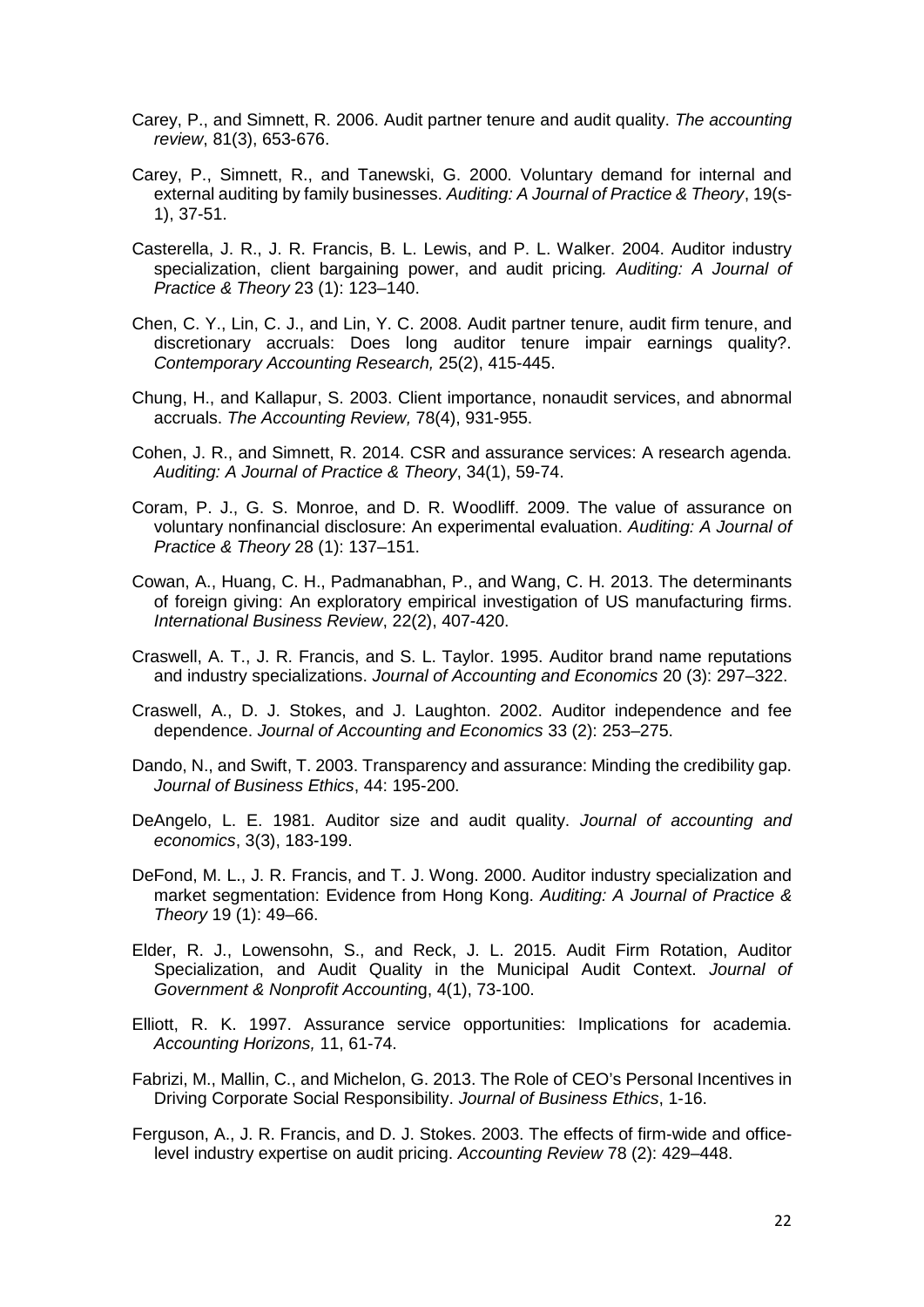- Ferguson, A., and Stokes, D. 2002. Brand Name Audit Pricing, Industry Specialization, and Leadership Premiums post‐Big 8 and Big 6 Mergers\*. *Contemporary accounting research*, 19(1), 77-110.
- Fernandez-Feijoo, B., Romero, S., and Ruiz, S. 2014. Effect of stakeholders' pressure on transparency of sustainability reports within the GRI framework. *Journal of Business Ethics,* 122(1), 53-63.
- Fonseca, A. 2010. How credible are mining corporations' sustainability reports? A critical analysis of external assurance under the requirements of the international council on mining and metals. *Corporate Social Responsibility and Environmental Management*, 17(6), 355-370.
- Francis, J. R. 2004. What do we know about audit quality? *British Accounting Review* 36 (4): 345–358.
- Francis, J. R. 2011. A framework for understanding and researching audit quality. *Auditing: A journal of practice & theor*y, 30(2), 125-152.
- Francis, J. R., I. K. Khurana, X. Martin, and R. Pereira. 2011. The relative importance of firm incentives versus country factors in the demand for assurance services by private entities. *Contemporary Accounting Research* 28 (2): 487–516.
- Francis, J., E. Maydew, and H. Sparks. 1999. The role of Big 6 auditors in the credible reporting of accruals. *Auditing: A Journal of Practice & Theory* 18 (2), 17–34.
- Francis, J. R., Reichelt, K., and Wang, D. 2005. The pricing of national and city-specific reputations for industry expertise in the US audit market. *The accounting review*, 80(1), 113-136.
- Francis, J. R., and M. D. Yu. 2009. Big 4 office size and audit quality. *Accounting Review* 84 (5): 1521–1552.
- Fuhrmann, S., Ott, C., Looks, E., and Günther, T. W. 2016. The Contents of Assurance Statements of Sustainability Reports and Information Asymmetry. *Accounting and Business Research.* [http://dx.doi.org/10.1080/00014788.2016.1263550.](http://dx.doi.org/10.1080/00014788.2016.1263550)
- Geiger, M. A., and Raghunandan, K. 2002. Auditor tenure and audit reporting failures. *Auditing: A Journal of Practice & Theory*, 21(1), 67-78.
- Global Reporting Initiative (GRI). 2013. The External Assurance of Sustainability Reporting. Global Reporting Initiative Research & Development Series.
- Green, W., and Taylor, S. 2013. Factors that influence perceptions of greenhouse gas assurance provider quality. *International Journal of Auditing*, 17(3), 288-307.
- Gul, F. A., Fung, S. Y. K., and Jaggi, B. 2009. Earnings quality: Some evidence on the role of auditor tenure and auditors' industry expertise. *Journal of Accounting and Economics*, 47(3), 265-287.
- Gunny, K., Krishnan, G. V., and Zhang, T. C. 2007. Is audit quality associated with auditor tenure, industry expertise, and fees? Evidence from PCAOB opinions. Evidence from PCAOB Opinions (August 31, 2007).
- Gürtürk, A., and R. Hahn. 2016. An empirical assessment of assurance statements in sustainability reports: Smoke screens or enlightening information? *Journal of Cleaner Production,* 136, 30-41.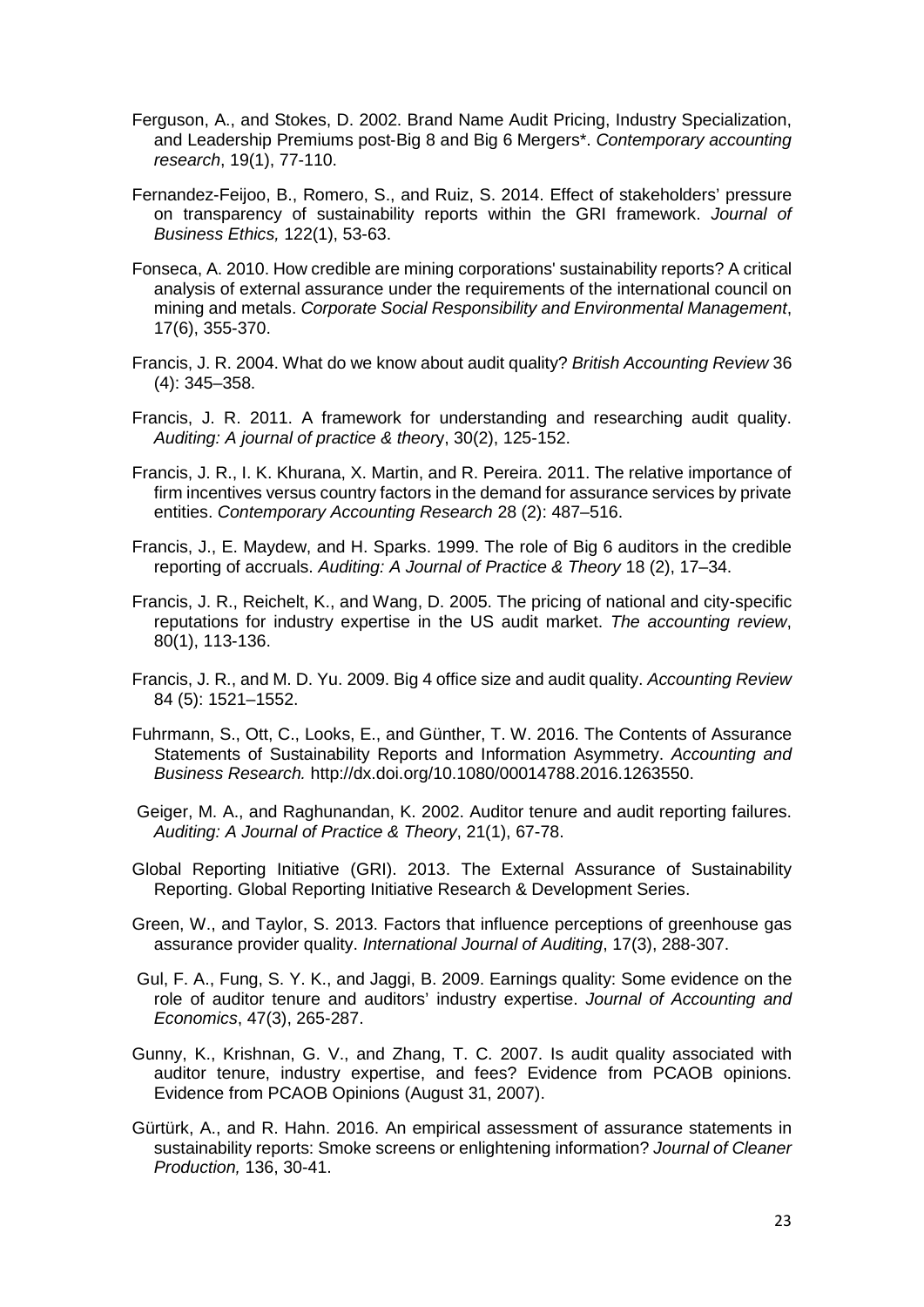- Hasan, M., P. Roebuck, and R. Simnett. 2003. An investigation of alternative report formats for communicating moderate levels of assurance. *Auditing: A Journal of Practice & Theory* 22 (2): 171–187.
- Hess, D. 2008. The three pillars of corporate social reporting as new governance regulation: Disclosure, dialogue, and development. *Business Ethics Quarterly*, 447- 482.
- Hills, R. 2002. Statement. Oversight hearing on Accounting and investor protection issues raised by Enron and other public companies.
- Hodge, K., N. Subramaniam, and J. Stewart. 2009. Assurance of sustainability reports: Impact on report users' confidence and perceptions of information credibility. *Australian Accounting Review* 19 (3): 178–194.
- Huggins, A., W. Green, and R. Simnett. 2011. The competitive market for assurance engagements on greenhouse gas statements: Is there a role for assurers from the accounting profession? *Current Issues in Auditing* 5 (2): A1–A12.
- International Federation of Accountants (IFAC). 2011. International Auditing and Assurance Standards Boards – Exposure Drafts. Available at: http://www.ifac.publications-reousrces/proposed-international-standard-assuranceengagements
- Johnson, V. E., Khurana, I. K., and Reynolds, J. K. 2002. Audit‐Firm Tenure and the Quality of Financial Reports\*. *Contemporary accounting research*, 19(4), 637-660.
- Knechel, W. R., P. Wallage, A. Eilifsen, and B. Van Praag. 2006. The demand attributes of assurance services providers and the role of independent accountants. *International Journal of Auditing* 10: 143–162.
- Kolk, A. 2010. Trajectories of sustainability reporting by MNCs*. Journal of World Business*, 45(4), 367-374.
- Kolk, A., and P. Perego. 2010. Determinants of the adoption of sustainability assurance statements: An international investigation. *Business Strategy and the Environment* 18: 182–198.
- KPMG. 2013. The KPMG survey of corporate responsibility reporting 2013. Amsterdam: KPMG Global Center of Excellence for Climate Change & Sustainability.
- Lennox, C. 1999. Are large auditors more accurate than small auditors?. *Accounting and business research*, *29*(3), 217-227.
- Lewellyn, P.G. 2000. Sustainability auditing: Issues for the AICPA. *AccountAbility Quarterly*, 13: 30-34.
- Lim, C. Y., and Tan, H. T. 2008. Non‐audit Service Fees and Audit Quality: The Impact of Auditor Specialization. *Journal of accounting research*, 46(1), 199-246.
- Lim, C. Y., and Tan, H. T. 2010. Does auditor tenure improve audit quality? Moderating effects of industry specialization and fee dependence. *Contemporary Accounting Research*, 27(3), 923-957.
- Manetti, G., and L. Becatti. 2009. Assurance services for sustainability reports: Standards and empirical evidence. *Journal of Business Ethics* 87 (1): 289–298.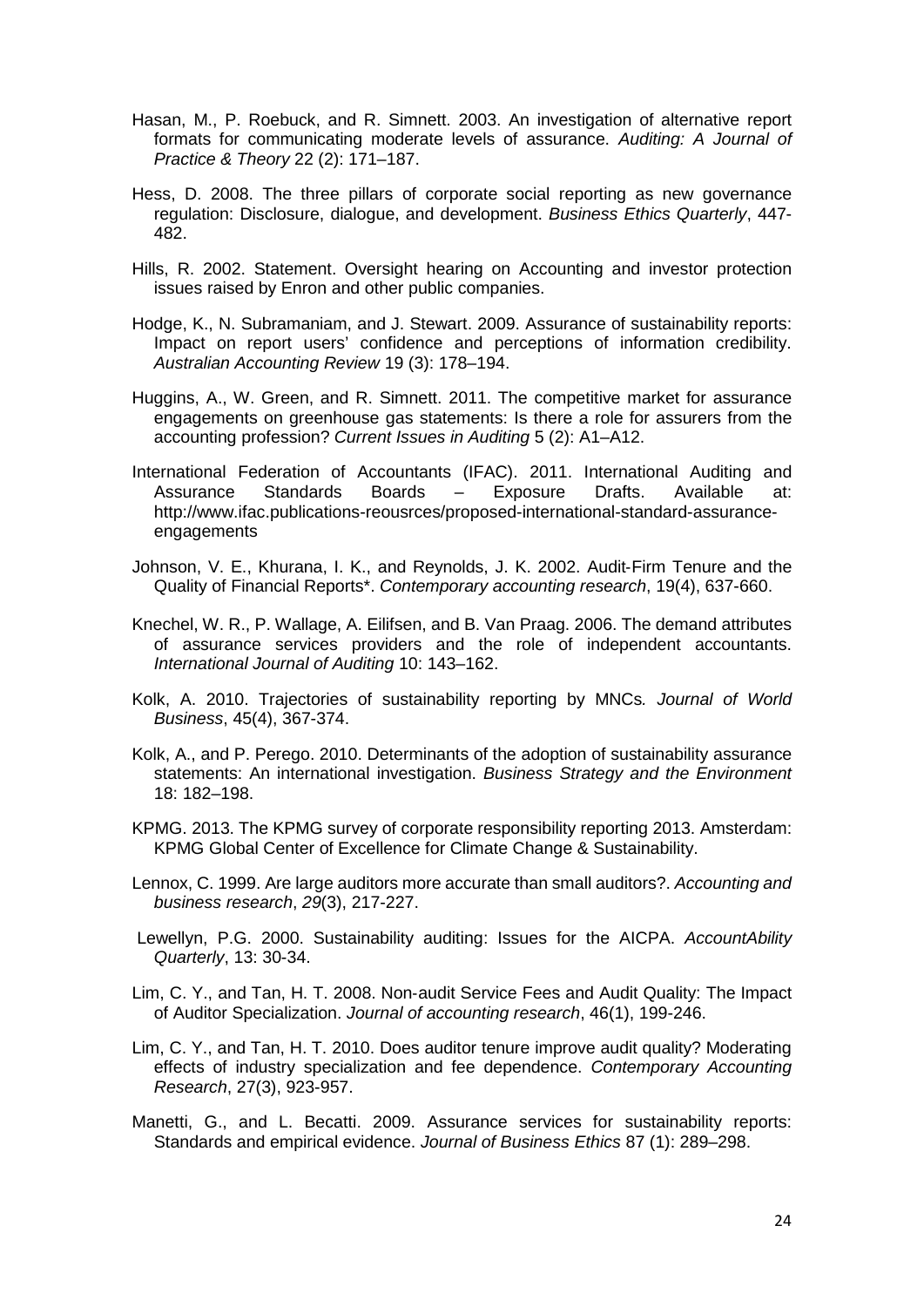- Martínez‐Ferrero, J., and García‐Sánchez, I. M. 2016. The level of sustainability assurance: the effects of brand reputation and industry specialisation of assurance provider. *Journal of Business Ethics.* doi 10.1007/s10551-016-3159-x
- Martínez‐Ferrero, J., Ruiz‐Cano, D., and García‐Sánchez, I. M. 2015. The Causal Link between Sustainable Disclosure and Information Asymmetry: The Moderating Role of the Stakeholder Protection Context. *Corporate Social Responsibility and Environmental Management.*
- Martínez-Ferrero, J., Banerjee, S., and García-Sánchez, I. M. 2016. Corporate social responsibility as a strategic shield against costs of earnings management practices. *Journal of Business Ethics*, 133(2), 305-324.
- Mautz, R. K., and Sharaf, H. A. 1961. The philosophy of auditing (No. 6*). American Accounting Association.*
- Mayhew, B. W., and M. S. Wilkins. 2003. Audit firm industry specialization as a differentiation strategy: Evidence from fees charged to firms going public. *Auditing: A Journal of Practice & Theory*, 22 (2): 33–52.
- Minutti-Meza, M. 2013. Does auditor industry specialization improve audit quality?. *Journal of Accounting Research*, 51(4), 779-817.
- Mock, T. J., C. Strohm, and K. M. Swartz. 2007. An examination of worldwide assured sustainability reporting. *Australian Accounting Review* 17 (1): 67–77.
- Monroe, G., and Hossain, S. 2013. Does Audit Quality Improve After the Implementation of Mandatory Audit Partner Rotation?. *Accounting and Management Information Systems,* 12(2), 263.
- Myers, J. N., Myers, L. A., and Omer, T. C. 2003. Exploring the term of the auditor-client relationship and the quality of earnings: A case for mandatory auditor rotation?. *The Accounting Review,* 78(3), 779-799.
- O'Dwyer, B., and D. L. Owen. 2005. Assurance statement practice in environmental, social and sustainability reporting: A critical evaluation. *British Accounting Review* 37: 205–229.
- Palmrose, Z. V. 1986. Audit fees and auditor size: Further evidence*. Journal of Accounting Research:* 97–110.
- Perego, P. 2009. Causes and consequences of choosing different assurance providers: An international study of sustainability reporting. *International Journal of Management* 26 (3): 412–425.
- Perego, P., and Kolk, A. 2012. Multinationals' accountability on sustainability: The evolution of third-party assurance of sustainability reports. *Journal of Business Ethics*, 110(2), 173-190.
- Peters, G. F., and A. M. Romi. 2013. Discretionary compliance with mandatory environmental disclosures: Evidence from SEC filings. *Journal of Accounting and Public Policy* 32 (4): 213–236.
- Petersen, M. A. 2009. Estimating standard errors in finance panel data sets: Comparing approaches. *Review of financial studies*, 22(1), 435-480.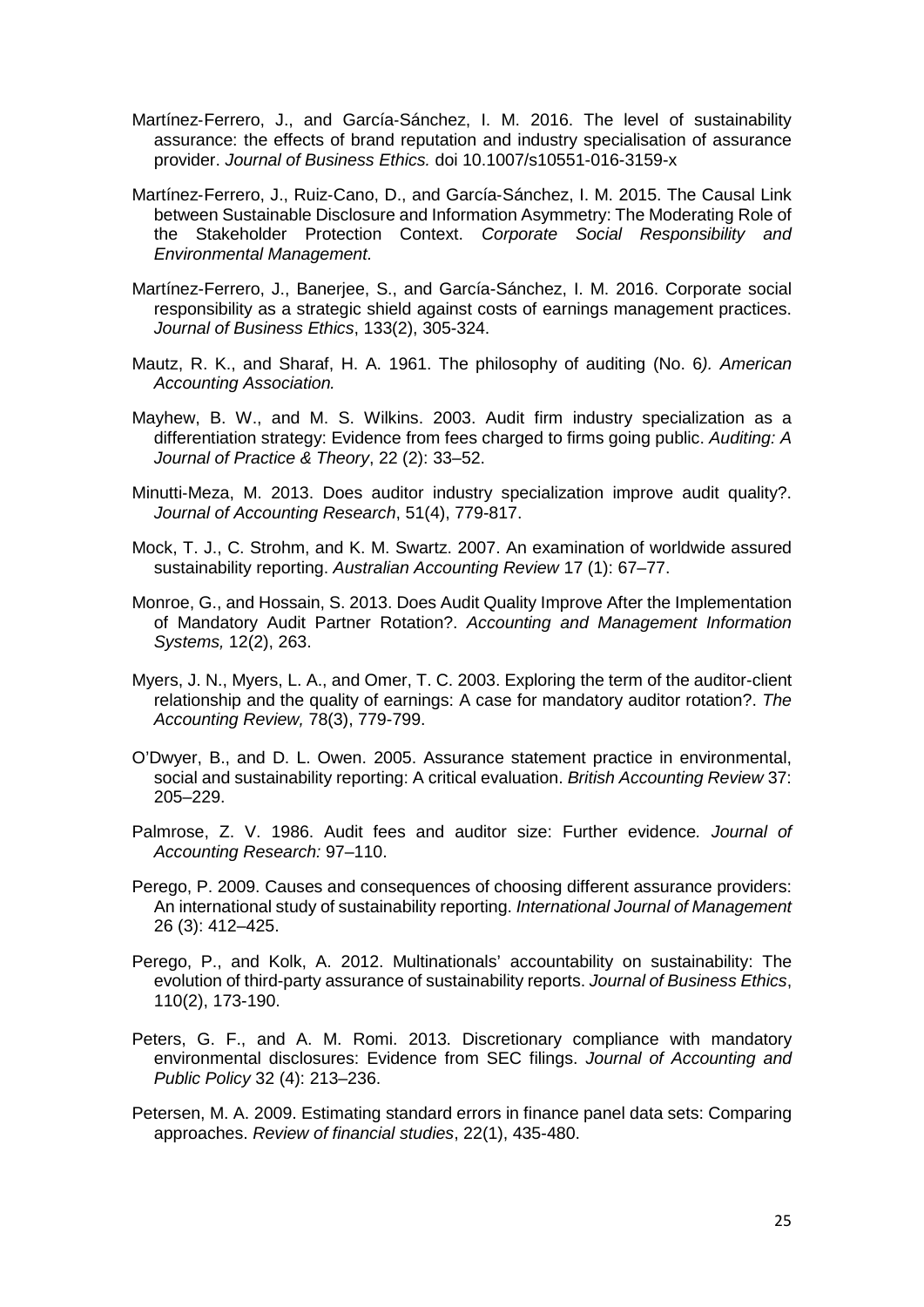- Pflugrath, G., P. Roebuck, and R. Simnett. 2011. Impact of assurance and assurer's professional affiliation on financial analysts' assessment of credibility of corporate social responsibility information. *Auditing: A Journal of Practice and Theory* 30: 239– 254.
- Pindado, J., and Requejo, I. 2015. Panel data: A methodology for model specification and testing. *In Wiley encyclopedia of management* (Vol. 4; Finance). doi: 10.1002/9781118785317.weom040013
- Power, M. K. 2003. Auditing and the production of legitimacy. *Accounting, Organizations and Society* 28 (4): 379–394.
- Reichelt, K. J., and Wang, D. 2010. National and office‐specific measures of auditor industry expertise and effects on audit quality. *Journal of Accounting Research*, 48(3), 647-686.
- Reynolds, J. K., and Francis, J. R. 2001. Does size matter? The influence of large clients on office-level auditor reporting decisions. *Journal of accounting and economics*, 30(3), 375-400.
- Ruiz-Barbadillo, E., Gomez-Aguilar, N., and Carrera, N. 2009. Does mandatory audit firm rotation enhance auditor independence? Evidence from Spain. *Auditing*: *A Journal of Practice & Theory*, 28(1), 113-135.
- Simnett, R., A. Vanstraelen, and W. F. Chua. 2009. Assurance on sustainability reports: An international comparison. *Accounting Review* 84: 937–967.
- Smith, J., Haniffa, R., and Fairbrass, J. 2011. A conceptual framework for investigating 'capture'in corporate sustainability reporting assurance. *Journal of Business Ethics*, 99(3), 425-439.
- Solomon, I., Shields, M. D., and Whittington, O. R. 1999. What do industry-specialist auditors know?. *Journal of accounting research*, 191-208.
- Wallage, P. 2000. Assurance on sustainability reporting: An auditor's view. *Auditing: A Journal of Practice & Theory* 19 (s-1): 53–65.
- Watkins, A. L., Hillison, W., and Morecroft, S. E. 2004. Audit quality: A synthesis of theory and empirical evidence. *Journal of Accounting Literature*, 23, 153.
- Zorio, A., M. A. García-Benau, and L. Sierra. 2013. Sustainability development and the quality of assurance report: Empirical evidence. *Business Strategy and the Environment* 22: 484–500.

### **Appendix 1: Corporate Social Responsibility (CSR) performance**

This appendix presents CSR performance measured using a multidimensional construct addressing all the activities carried out by the firms in question, especially with regard to social and environmental aspects (Carroll, 1979). In this case, information on CSR performance was compiled from the EIRIS database, widely used in academic research (see Fabrizi et al., 2014, Martínez-Ferrero et al., 2016; among others). Through the information that companies disclose online and through questionnaires and surveys sent to companies, EIRIS addresses different areas, including environmental and social issues (human rights and relationships with employees and stakeholders), as shown in Table A1, assigning criterial grades to specific attributes in text addressing each of these three areas. This procedure might involve a subjective assessment of relevant corporate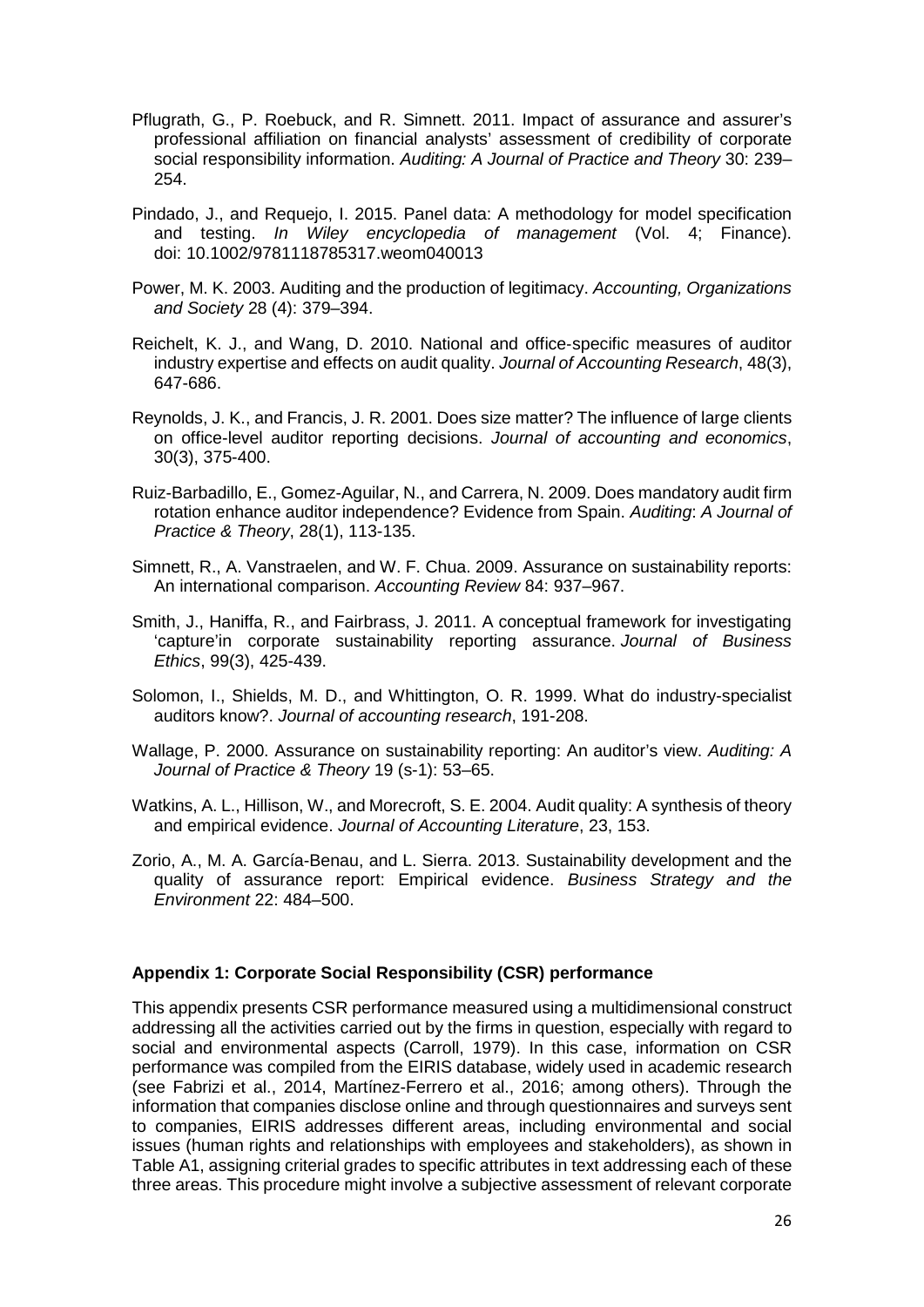practices, but the topics addressed and the questions posed are designed in such a way as to enable a reasonable assessment of the activities evaluated. Moreover, EIRIS combines a broad range of environmental and socio-labour data points to assess how companies respond to the various sustainability challenges they face and to identify corporate leadership in tackling environmental and social challenges through policies, systems, reporting and documented improvements in performance. To obtain the CSR performance of companies, we make use of an aggregate CSR measure that takes into consideration a range of important issues (environmental and social aspects) across companies according to the 21 issues shown in Table A1. Similar to Martínez-Ferrero et al. (2016) and Fabrizi et al. (2014), we transform the EIRIS criterial rating for each measure into a numerical rating. According to the scoring criteria of EIRIS (inadequate, weak, moderate, good and exceptional), we assign five values: 0, 1, 2, 3 and 4. Overall, companies are considered sustainable with regard to a specific aspect when the score is above the threshold of 2 and are otherwise not considered sustainable. Because "*CSR*" is determined based on the non-weighted sum of these 21 items, it is in the range 0 to 84.

In Table A2, we represent the descriptive statistics of sustainable performance, as well as the sub-categories of performance: social and environmental.

| <b>Panel A.</b> Sustainable Performance for the Full Sample |       |            |        |                         |       |       |       |      |        |
|-------------------------------------------------------------|-------|------------|--------|-------------------------|-------|-------|-------|------|--------|
|                                                             | Media | Mean       | Std.   |                         |       |       |       |      |        |
|                                                             | n     |            | Dev.   |                         |       |       |       |      |        |
| <b>CSR</b>                                                  | 56    | 53.253     | 17.018 |                         |       |       |       |      |        |
| Social                                                      | 47    | 44.731     | 13.799 |                         |       |       |       |      |        |
| Environmental                                               | 10    | 8.522      | 4.115  |                         |       |       |       |      |        |
| <b>Panel B.</b> Sustainable Performance by Industry         |       |            |        |                         |       |       |       |      |        |
|                                                             |       | <b>CSR</b> |        | Social<br>Environmental |       |       |       |      |        |
|                                                             | Media | Mean       | St.    | Media                   | Mean  | St.   | Media | Mea  | St.    |
| Finance                                                     | 50    | 48.906     | 15.259 | 43                      | 41.91 | 12.44 | 8     | 6.98 | 3.550  |
| Basic                                                       | 64    | 62.682     | 15.217 | 52                      | 52.69 | 12.47 | 11    | 9.98 | 3.314  |
| Industry                                                    | 56    | 54.909     | 16.193 | 46                      | 45.57 | 13.23 | 10    | 9.33 | 3.853  |
| <b>Utilities</b>                                            | 60    | 54.895     | 15.543 | 49                      | 44.84 | 13.73 | 11    | 10.0 | 3.128  |
| Services                                                    | 56    | 51.535     | 18.739 | 46                      | 44.18 | 14.60 | 9     | 8.34 | 4.434  |
| Construction                                                | 56    | 48.813     | 17.703 | 47                      | 41.12 | 14.42 | 8.5   | 7.68 | 3.947  |
| Retail                                                      | 58    | 50.853     | 19.311 | 48.5                    | 43.23 | 15.08 | 9.5   | 7.61 | 4.899  |
| Transportation                                              | 53    | 54.459     | 9.236  | 41                      | 45.29 | 8.698 | 10    | 9.16 | 2.489  |
| Telecommunic                                                | 49.5  | 46.019     | 19.854 | 42.5                    | 40.56 | 15.89 | 7     | 5.45 | 4.659. |

Table A2. Sustainable performance: Descriptive statistics

**Sample:** 901 observations for 242 listed companies in 2007–2014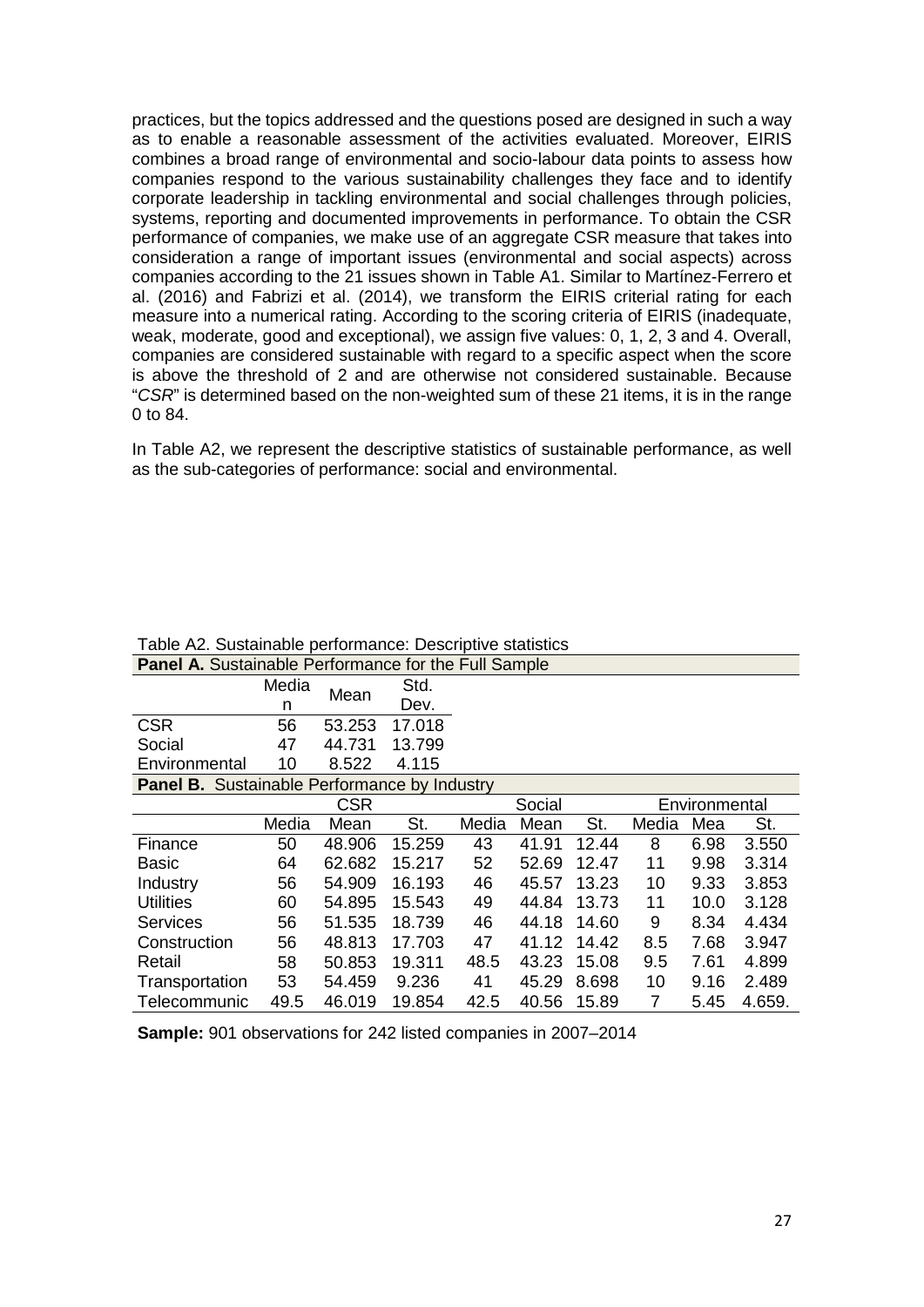|  | Table 1. Quality of assurance reports in line with sustainable performance |  |  |
|--|----------------------------------------------------------------------------|--|--|
|--|----------------------------------------------------------------------------|--|--|

| Panel A. Distribution of sample according to sustainable performance and<br>level of assurance |                                          |                                                            |                                                                 |  |  |  |  |
|------------------------------------------------------------------------------------------------|------------------------------------------|------------------------------------------------------------|-----------------------------------------------------------------|--|--|--|--|
|                                                                                                |                                          | Sample including<br>less sustainable<br>firms<br>$N = 467$ | Sample including<br>more sustainable<br>firms<br>$N = 434$      |  |  |  |  |
| Level of<br>Assurance                                                                          | Limited/Moderate                         | 427 reports                                                | 356 reports                                                     |  |  |  |  |
|                                                                                                | Reasonable/High                          | 40 reports                                                 | 78 reports                                                      |  |  |  |  |
| Panel B: Distribution of quality assurance opinions                                            |                                          |                                                            |                                                                 |  |  |  |  |
|                                                                                                |                                          | Freq.                                                      | $\%$                                                            |  |  |  |  |
|                                                                                                | Non-quality assurance opinion            | 396                                                        | 43.95                                                           |  |  |  |  |
|                                                                                                | Quality assurance opinion                | 505                                                        | 56.05                                                           |  |  |  |  |
| Total                                                                                          | Matar Osmalas af laga arratabashla fimos | 901<br>من ال                                               | 100<br>المتحاول والمتقاط والمتحدث والمتحافظ والمارون والمتحاولة |  |  |  |  |

Note: Samples of less sustainable firms and more sustainable firms are obtained based on the CSR median of their corresponding industry. Less sustainable firms present CSR values lower than their industry median. More sustainable firms present CSR values higher than their industry median.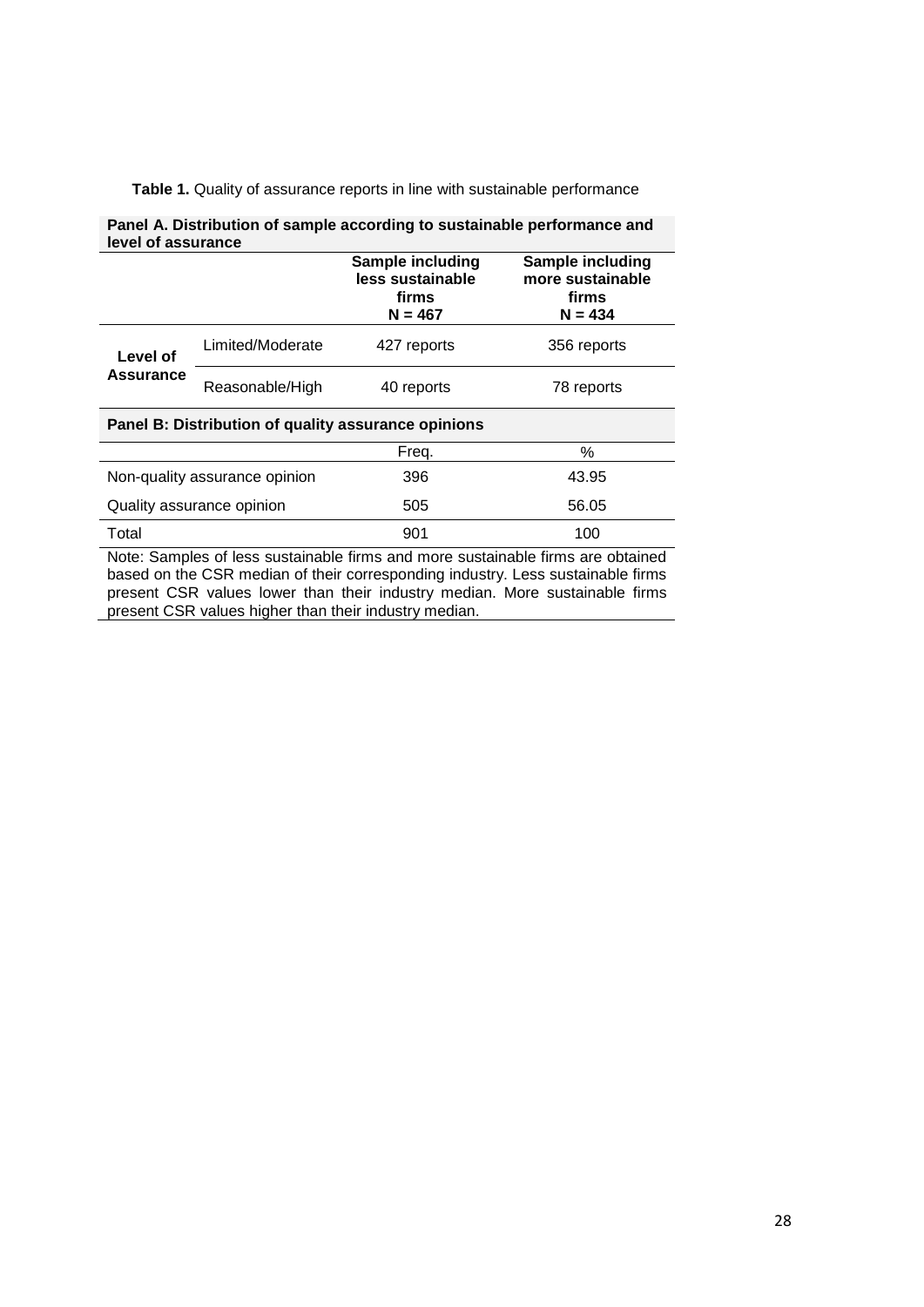| Panel A. Mean and standard deviation of variables used in regressions |             |                    |             |                                      |              |             |                                  |           |                                     |                        |  |
|-----------------------------------------------------------------------|-------------|--------------------|-------------|--------------------------------------|--------------|-------------|----------------------------------|-----------|-------------------------------------|------------------------|--|
|                                                                       |             | <b>Full Sample</b> |             | <b>Non-Quality Assurance Opinion</b> |              |             | <b>Quality Assurance Opinion</b> |           |                                     | <b>Difference Test</b> |  |
|                                                                       | Mean        | Std. Dev.          |             | Mean                                 | Std. Dev.    |             | Mean                             | Std. Dev. | Diff<br>$[mean (0) - mean]$<br>(1)] | Std. Error             |  |
| AQ_Opinion                                                            | 0.560       | 0.496              |             |                                      |              |             |                                  |           |                                     |                        |  |
| Accountant                                                            | 0.628       | 0.484              |             | 0.679                                | 0.467        |             | 0.588                            | 0.493     | 0.091                               | 0.032                  |  |
| Specialization                                                        | 0.493       | 0.302              |             | 0.481                                | 0.298        |             | 0.502                            | 0.305     | $-0.021***$                         | 0.020                  |  |
| Tenure                                                                | 6.725       | 4.134              |             | 6.257                                | 3.832        |             | 7.077                            | 4.326     | $-0.802$                            | 0.276                  |  |
| Client_Size                                                           | 16.177      | 2.154              |             | 16.406                               | 2.293        |             | 15.998                           | 2.023     | 0.407                               | 0144                   |  |
| Client_Leverage                                                       | 2.358       | 7.356              |             | 2.819                                | 6.119        |             | 2.018                            | 8.139     | $0.801***$                          | 0.535                  |  |
| Client_Insolvency                                                     | 0.783       | 0.912              |             | 0.713                                | 0.701        |             | 0.834                            | 1.038     | $-0.121$                            | 0.066                  |  |
| Disclosure GRI                                                        | 0.495       | 0.500              |             | 0.635                                | 0.499        |             | 0.463                            | 0.499     | 0.072                               | 0.034                  |  |
| <b>NCRI</b>                                                           | 64.790      | 5.243              |             | 65.806                               | 5.085        |             | 63.994                           | 5.232     | 1.811                               | 0.347                  |  |
| Panel B. Bivariate correlations between variables used in regressions |             |                    |             |                                      |              |             |                                  |           |                                     |                        |  |
|                                                                       | 1           | $\overline{c}$     | 3           | 4                                    | 5            | 6           | $\overline{7}$                   | 8         | 9                                   |                        |  |
| 1. AQ_Opinion                                                         |             |                    |             |                                      |              |             |                                  |           |                                     |                        |  |
| 2. Accountant                                                         | $-0.094***$ |                    |             |                                      |              |             |                                  |           |                                     |                        |  |
| 3. Specialization                                                     | 0.034       | 0.034              | 1           |                                      |              |             |                                  |           |                                     |                        |  |
| 4. Tenure                                                             | $0.096***$  | 0.021              | $0.201**$   | 1                                    |              |             |                                  |           |                                     |                        |  |
| 5. Client_Size                                                        | $-0.094***$ | $-0063*$           | $-0.171***$ | $0.097***$                           |              |             |                                  |           |                                     |                        |  |
| 6. Client_Leverage                                                    | $-0.054$    | $0.155***$         | $-0.037$    | $0.095***$                           | $0.175**$    | 1           |                                  |           |                                     |                        |  |
| 7. Client_Insolvency                                                  | $0.066*$    | $-0.092**$         | $-0.144***$ | $-0.124***$                          | $-0.0219***$ | $-0.137***$ |                                  |           |                                     |                        |  |
| 8. Disclosure GRI                                                     | $-0.072**$  | 0.041              | $-0.002$    | $0.178***$                           | $0.229***$   | 0.032       | $-0.057$                         |           |                                     |                        |  |
| 9. NCRI                                                               | $-0.172***$ | $0.118***$         | $-0.002$    | $0.214***$                           | $-0.138***$  | 0.034       | 0.056                            | 0.123     |                                     |                        |  |

#### **Table 2.** Descriptive statistics and correlation matrixes

**Sample:** 901 observations for 242 listed companies in 2007–2014.

\*, \*\* and \*\*\* represent statistical significance at 90%, 95% and 99%, respectively.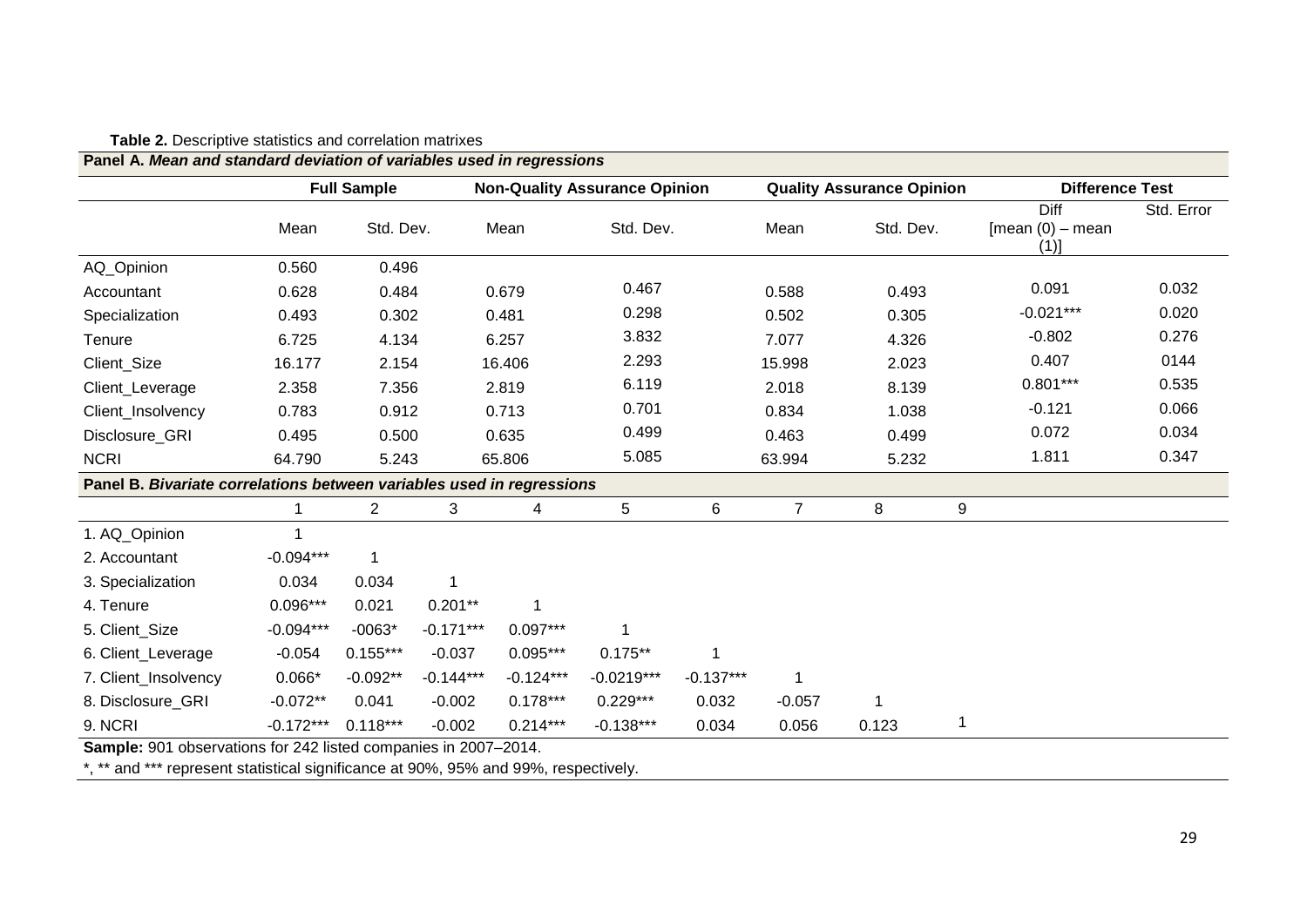|                                                                                                        | Model 1<br>Model 2a |           |            | Model 3a  |            |           |  |
|--------------------------------------------------------------------------------------------------------|---------------------|-----------|------------|-----------|------------|-----------|--|
| Dependent                                                                                              |                     |           |            |           |            |           |  |
| variable:                                                                                              | OR.                 | Std. Err. | OR.        | Std. Err. | OR.        | Std. Err. |  |
| AQ_Opinion                                                                                             |                     |           |            |           |            |           |  |
| Accountant                                                                                             | 2.2769*             | 1.0856    |            |           |            |           |  |
| Specialization                                                                                         |                     |           | 6.6599**   | 6.0577    |            |           |  |
| Tenure                                                                                                 |                     |           |            |           | $1.0904*$  | 0.0579    |  |
| Client_Size                                                                                            | 0.3402***           | 00639     | 0.307      | 0.1047    | 0.8265     | 0.1025    |  |
| Client_Leverage                                                                                        | 0.9920              | 0.0223    | 0.9749     | 0.0283    | 0.9828     | 0.0259    |  |
| Client_Insolvency                                                                                      | $0.7559*$           | 0.1264    | 1.0442     | 0.1481    | 1.0486     | 0.1464    |  |
| Disclosure_GRI                                                                                         | 1.2379              | 0.3733    | 0.8506     | 0.2512    | 0.8737     | 0.2558    |  |
| <b>NCRI</b>                                                                                            | 0.8242***           | 0.0387    | 1.0189     | 0.0339    | 1.0229     | 0.0332    |  |
| <b>Industry</b>                                                                                        | Controlled          |           | Controlled |           | Controlled |           |  |
| Year                                                                                                   | Controlled          |           | Controlled |           | Controlled |           |  |
| Country                                                                                                | Controlled          |           | Controlled |           | Controlled |           |  |
| Insig2u                                                                                                | 1.7527              | 0.2662    | 2.2345     | 0.2656    | 2.1731     | 0.2643    |  |
| sigma_u                                                                                                | 2.4022              | 0.3197    | 3.0564     | 0.4058    | 2.9637     | 0.3916    |  |
| rho                                                                                                    | 0.6369              | 0.0616    | 0.7396     | 0.0512    | 0.7275     | 0.0524    |  |
| Likelihood-ratio test of rho = 0: chibar2(01) = 143.62 Prob >= chibar2 = 0.000 and pseudo $R^2$ : 0.21 |                     |           |            |           |            |           |  |
| (Model 1)                                                                                              |                     |           |            |           |            |           |  |
| Likelihood-ratio test of rho = 0: chibar2(01) = 202.85 Prob >= chibar2 = 0.000 and pseudo $R^2$ : 0.19 |                     |           |            |           |            |           |  |
| (Model 2a)                                                                                             |                     |           |            |           |            |           |  |
| Likelihood-ratio test of rho = 0: chibar2(01) = 192.08 Prob >= chibar2 = 0.000 and pseudo $R^2$ : 0.19 |                     |           |            |           |            |           |  |
| (Model 3a)                                                                                             |                     |           |            |           |            |           |  |

|  | Table 3. Impact of some attributes of assurance providers on assurance quality |  |  |  |  |  |
|--|--------------------------------------------------------------------------------|--|--|--|--|--|
|--|--------------------------------------------------------------------------------|--|--|--|--|--|

**Sample**: 901 observations for 242 companies in 2007–2014.

\*, \*\* and \*\*\* represent statistical significance at 90%, 95% and 99%, respectively.